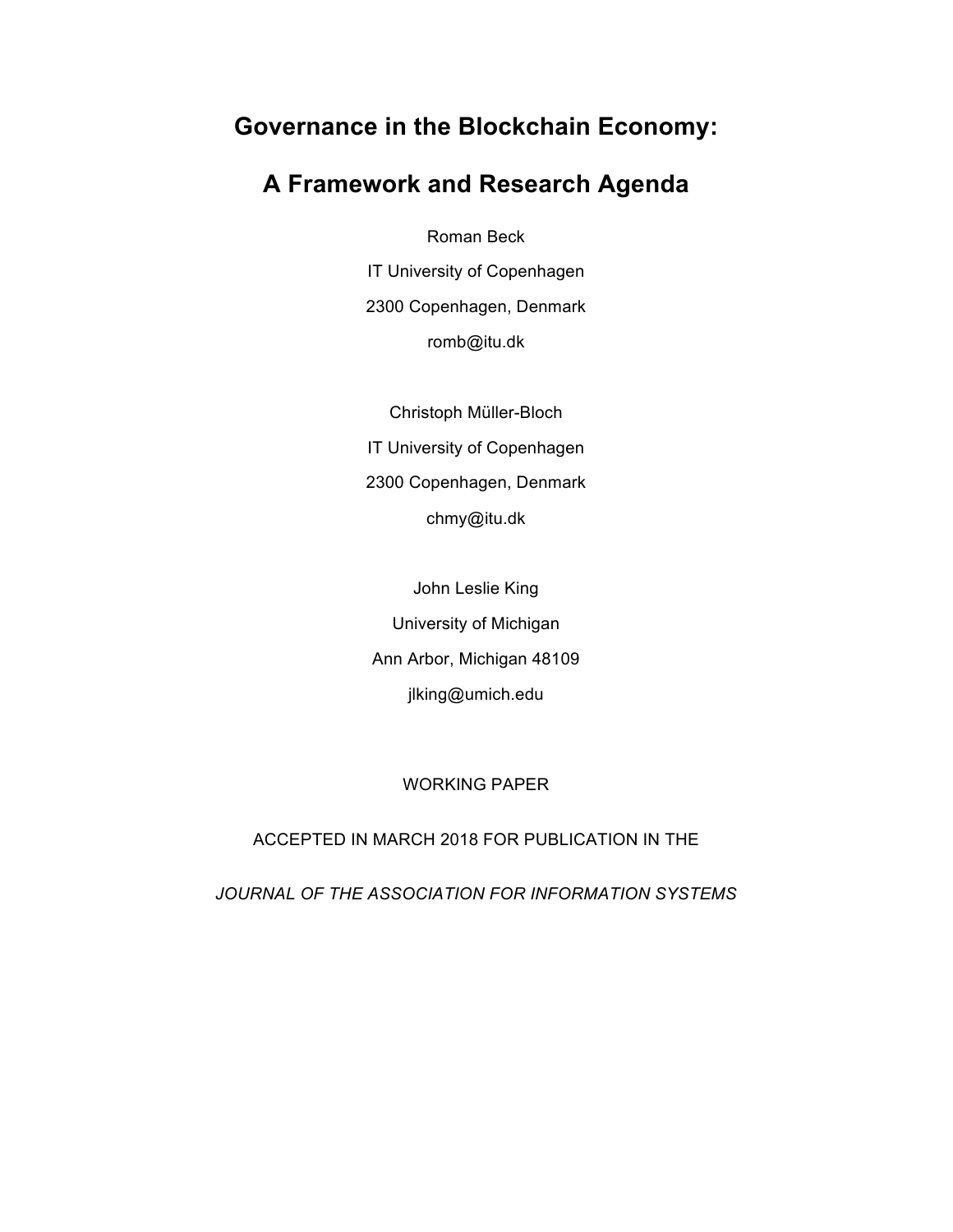#### **Abstract**

*Blockchain technology is often referred to as a groundbreaking innovation and the harbinger of a new economic era. Blockchain might engender a new type of economic system, the blockchain economy. In the blockchain economy, agreedupon transactions would be enforced autonomously following rules defined by smart contracts. The blockchain economy would manifest itself in a new form of organizational design—decentralized autonomous organizations (DAO)—which are organizations with governance rules specified in the blockchain. We discuss the blockchain economy along dimensions defined in the IT governance literature: decision rights, accountability, and incentives. Our case study of a DAO illustrates that governance in the blockchain economy might radically depart from established notions of governance. Using the three governance dimensions, we propose a novel IT governance framework and a research agenda for governance in the blockchain economy. We challenge common assumptions in the blockchain discourse, and propose promising information systems research related to those assumptions.*

**Keywords:** Blockchain, distributed ledger technology, smart contracts, decentralized autonomous organization, governance, agency theory, decision rights, accountability, incentives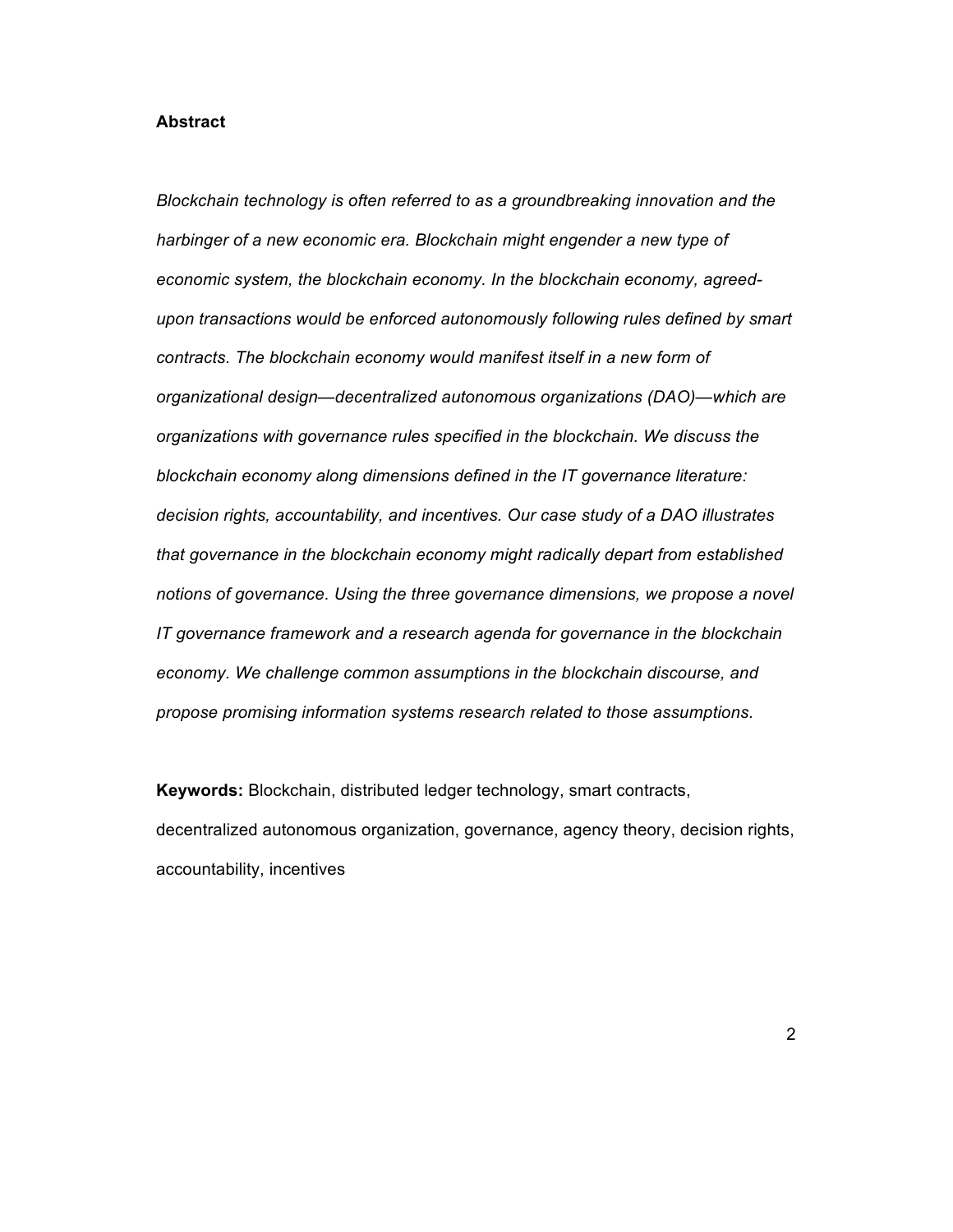## **1. Introduction**

Some argue that the blockchain economy is emerging, requiring new governance approaches (Niederman et al., 2017). We illustrate this blockchain economy and explore the case of an emerging decentralized autonomous organization (DAO) to explore decision rights, accountability, and incentives related to governance (Weill, 2004). Building on Weill's work, we provide a novel IT governance framework and a research agenda to examine changes to governance that may accompany the emergence of the blockchain economy. A recent paper suggests a practical research agenda for studying blockchain (Risius & Spohrer, 2017). Our effort is aimed at theorizing in information systems (IS) research, and challenging implicit assumptions from the blockchain discourse. We shed light on some "dark" issues of blockchain, and identify important avenues for research concerning governance in the blockchain economy.

Blockchain can be described as a decentralized, transactional database technology that facilitates validated, tamper-resistant transactions consistent across a large number of network participants called nodes (Glaser, 2017). Blockchain is a class of technologies (sometimes called distributed ledger technologies) that give users confidence that archived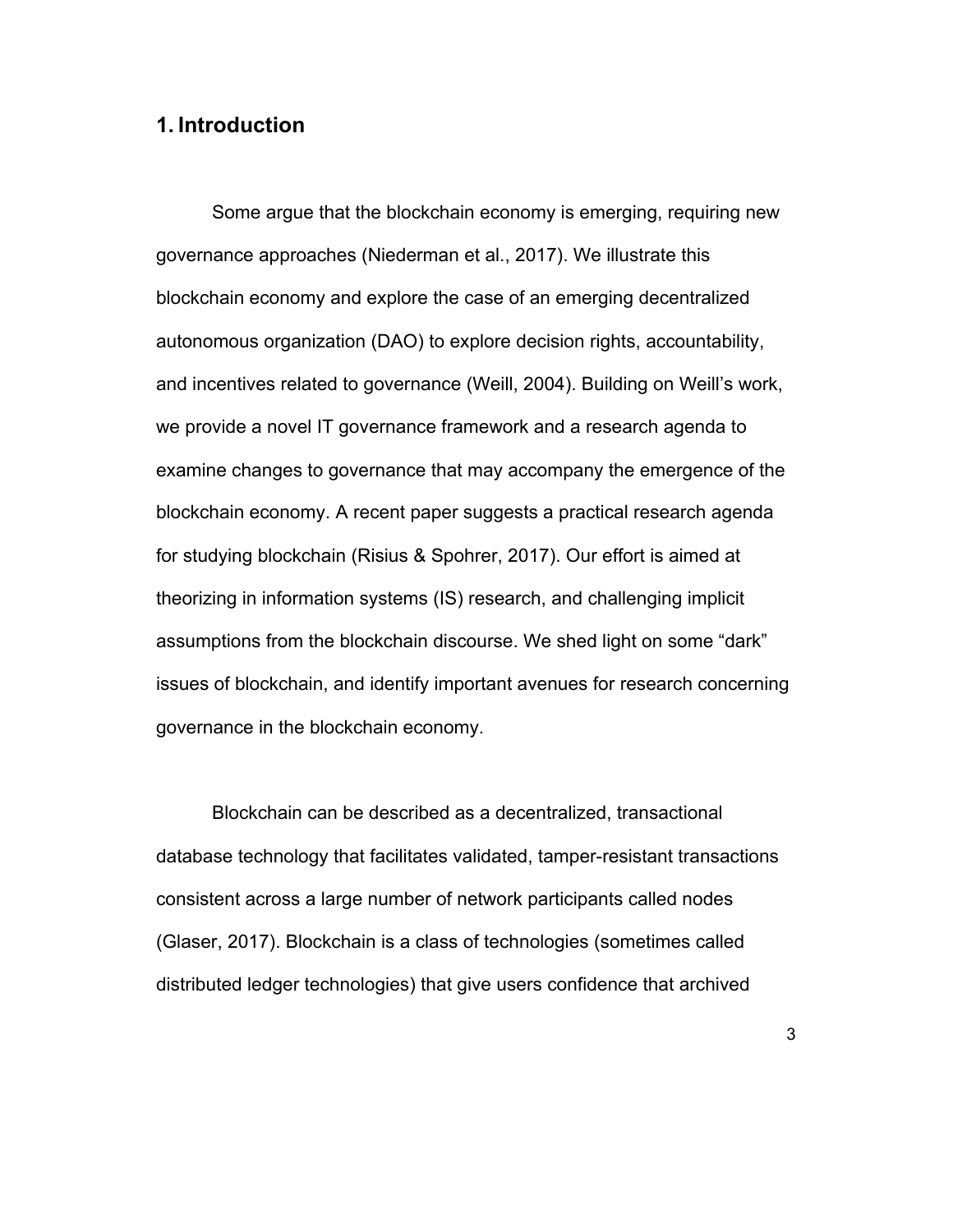information (e.g., a certificate) has not been tampered with. In principle, this guarantees a "single truth" across different agents who may or may not trust each other. Not surprisingly, financial services has been one of the first industries to express an interest in blockchain (Beck & Müller-Bloch, 2017; Walsh et al., 2016). For centuries, the financial industry has relied on doubleentry bookkeeping as a trustworthy method of determining "who owns what" and "who owes whom." In addition to financial services, however, blockchain technology has also been explored in other industries, for instance, as a means of reducing uncertainty in supply chains (Nærland, Müller-Bloch, Beck, & Palmund, 2017), fostering environmental sustainability (Chapron, 2017), and preventing fraudulent tax returns (Hyvärinen, Risius, & Friis, 2017).

Recently, academia has also expressed interest in blockchain (Beck, Avital, Rossi, & Thatcher, 2017; Tapscott & Tapscott, 2016). Thus far, most academic research has focused on cryptocurrencies like Bitcoin (e.g., Böhme, Christin, Edelman, & Moore, 2015; Kazan, Tan, & Lim, 2015; Li & Wang, 2017; Nakamoto, 2008); however, blockchain has since evolved beyond Bitcoin. The release of the freely programmable Ethereum blockchain in 2014 enabled smart contracts, software code that runs exactly as programmed without risk of downtime, censorship, or fraud (Buterin, 2014).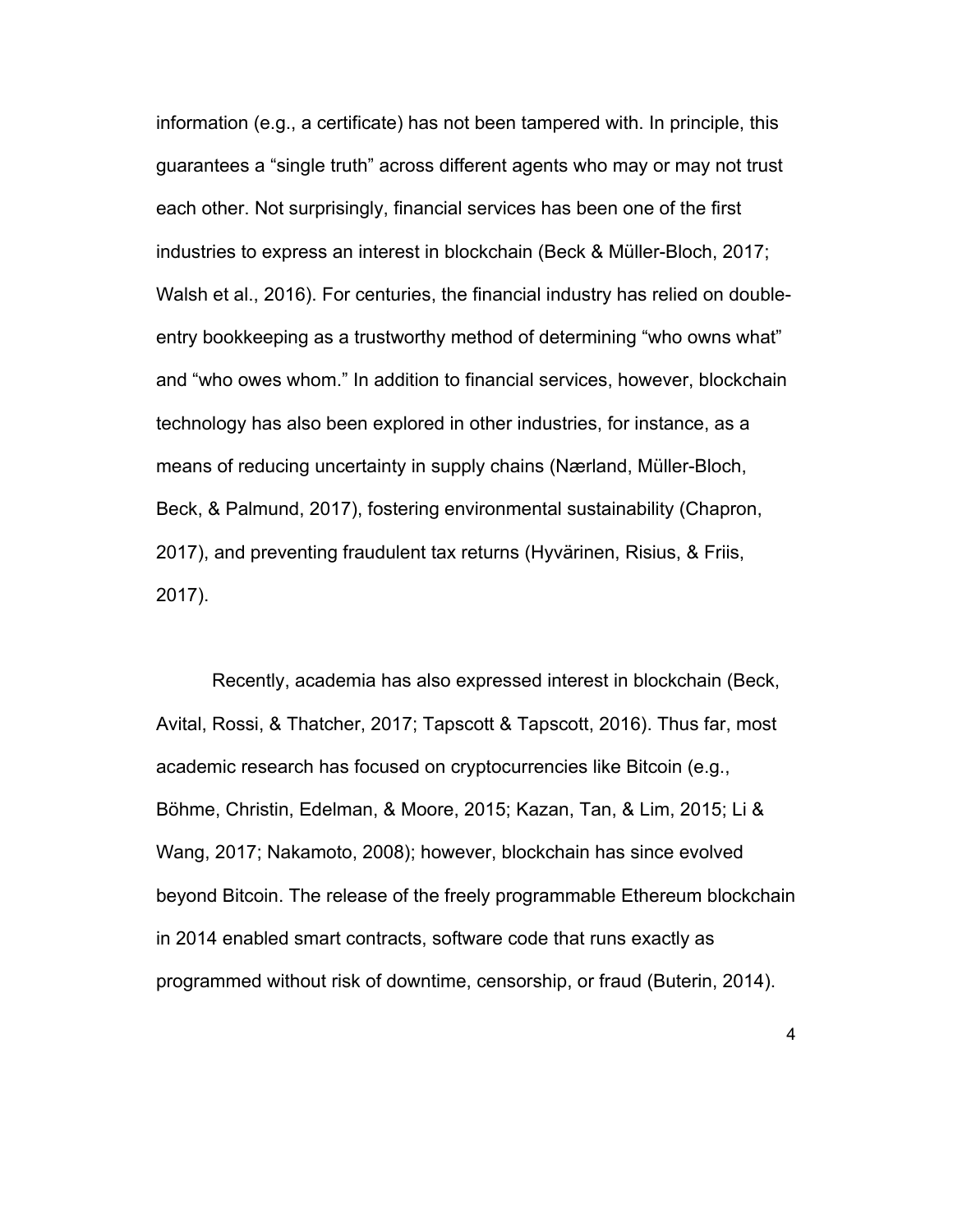Smart contracts facilitate many different kinds of transactions, going far beyond cryptocurrency transfer.

Little is known about the implications of blockchain for the governance of economic activities. Blockchain and the smart contracts it enables could give rise to a new type of economic system, which we refer to here as the blockchain economy. While the digital economy, where "goods and services traded are in digital format" (Kim, Barua, & Whinston, 2002), has become omnipresent (Bharadwaj, El Sawy, Pavlou, & Venkatraman, 2013), the blockchain economy extends beyond the digital economy in that agreed-upon transactions are autonomously enforced, following rules defined in smart contracts. The blockchain economy might enable new organizational designs in form of DAOs, autonomous entities using governance rules that conform to the business logic of the blockchain (Jentzsch, n.d.). Established notions of governance are challenged in the blockchain economy. Comparing the blockchain economy to the digital economy we provide a research framework and agenda for governance in the blockchain economy.

# **2. Literature Background**

For purposes of this analysis, we consider blockchain to be a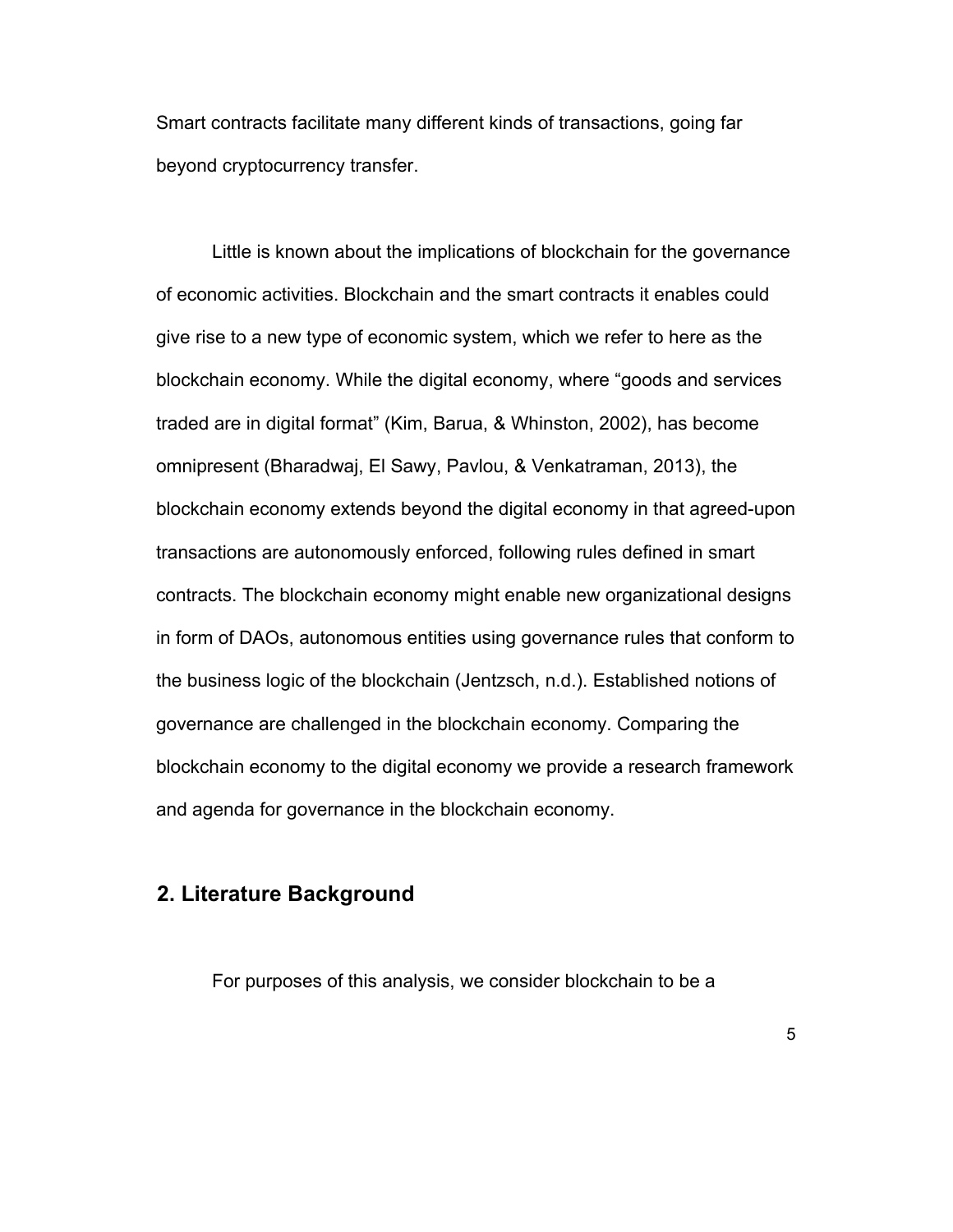foundational technology for the blockchain economy. The theoretical foundations for this paper are drawn from the relevant IT governance literature. In this section we discuss the foundations of the blockchain technology, introduce the idea of the blockchain economy, and discuss the issue of governance.

#### **2.1. Blockchain Foundations**

Whatever the future of blockchain may be, at this point it is widely assumed to be highly important. Some researchers describe it as being as important as the Internet due to its attendant impacts on business and society (e.g., Beck, 2018). Research suggests that blockchain has the capacity to reduce uncertainty, insecurity, and ambiguity in transactions by providing full transactional disclosure and producing a single truth for all network participants (Beck, Czepluch, Lollike, & Malone, 2016; Nærland et al., 2017).

Technically, a blockchain is a tamper-resistant, decentralized database of transactions consistent across a base of decentralized nodes (Glaser, 2017). It is cryptographically armored against retrospective manipulations, and uses a consensus mechanism to ensure database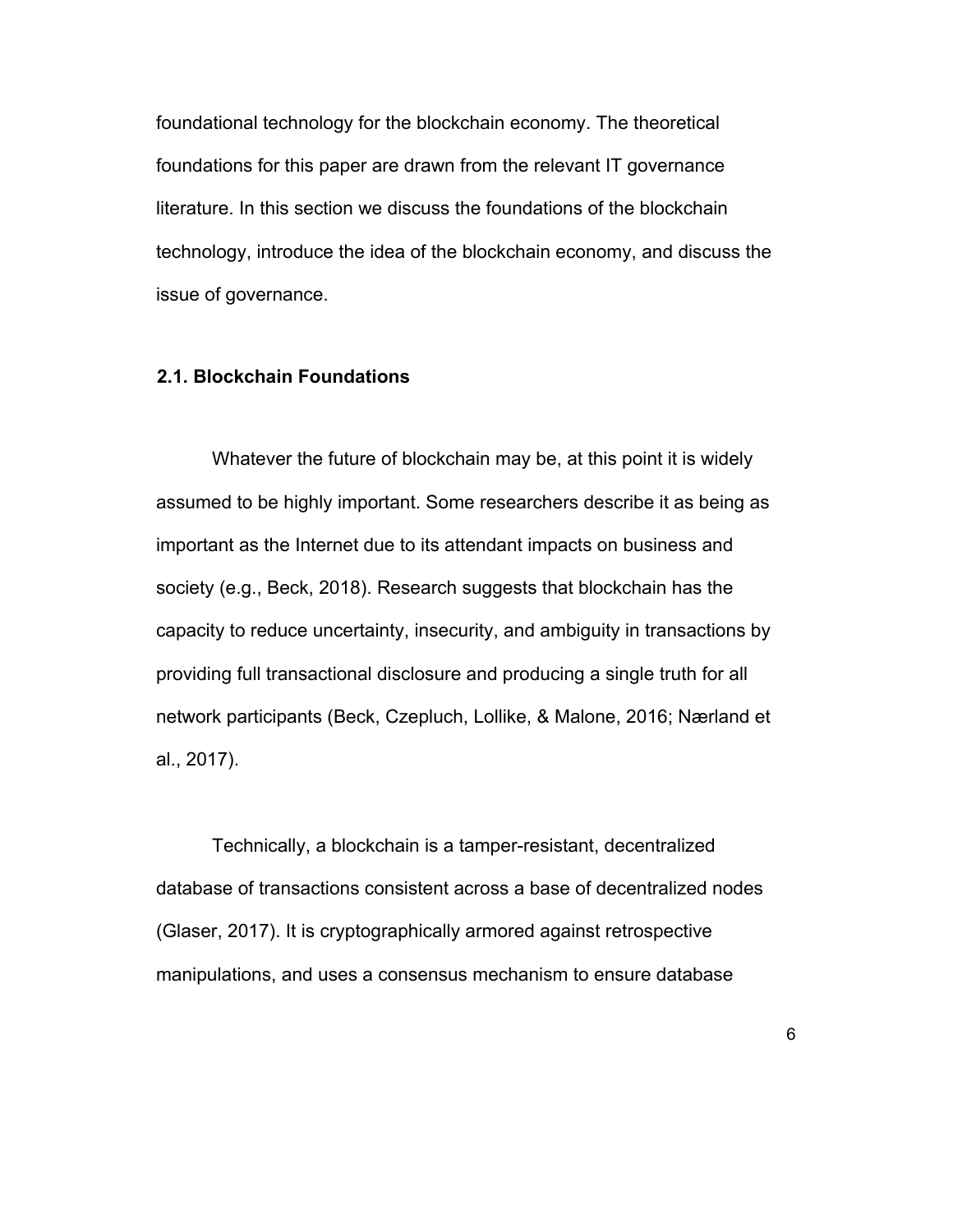consistency whenever new transactions are validated. All transactions saved on the blockchain are stored in blocks; transaction data are stored within the blocks in a cryptographic data structure, the most common being Merkle trees. In Merkle trees, transactions are hashed and repeatedly paired, merged, and rehashed until only one hash remains, the Merkle root. Each block saves the Merkle root of the previous block. This creates a chain of data that are cryptographically secured and linked. Any retrospective attempt to change a transaction necessitates rehashing not only the block that contains the transaction, but all subsequent blocks as well. While this is theoretically possible, it is highly implausible, since other nodes are constantly adding new blocks to the ever-expanding blockchain (Underwood, 2016). Consensus mechanisms encourage the nodes to validate new transactions and discourage them from creating alternative histories of transactions. These consensus mechanisms often employ economic incentives to keep the database consistent. The most common consensus mechanisms are proof-of-work and proof-of-stake. Proof-of-work requires solving a computationally expensive cryptographic puzzle. The node that first finds the solution to the puzzle validates the next block, and is remunerated with cryptocurrency. In proof-of-stake, nodes with more cryptocurrency (larger stakes) have higher probabilities of being chosen to validate the next block. The stake may be destroyed if the node behaves maliciously, which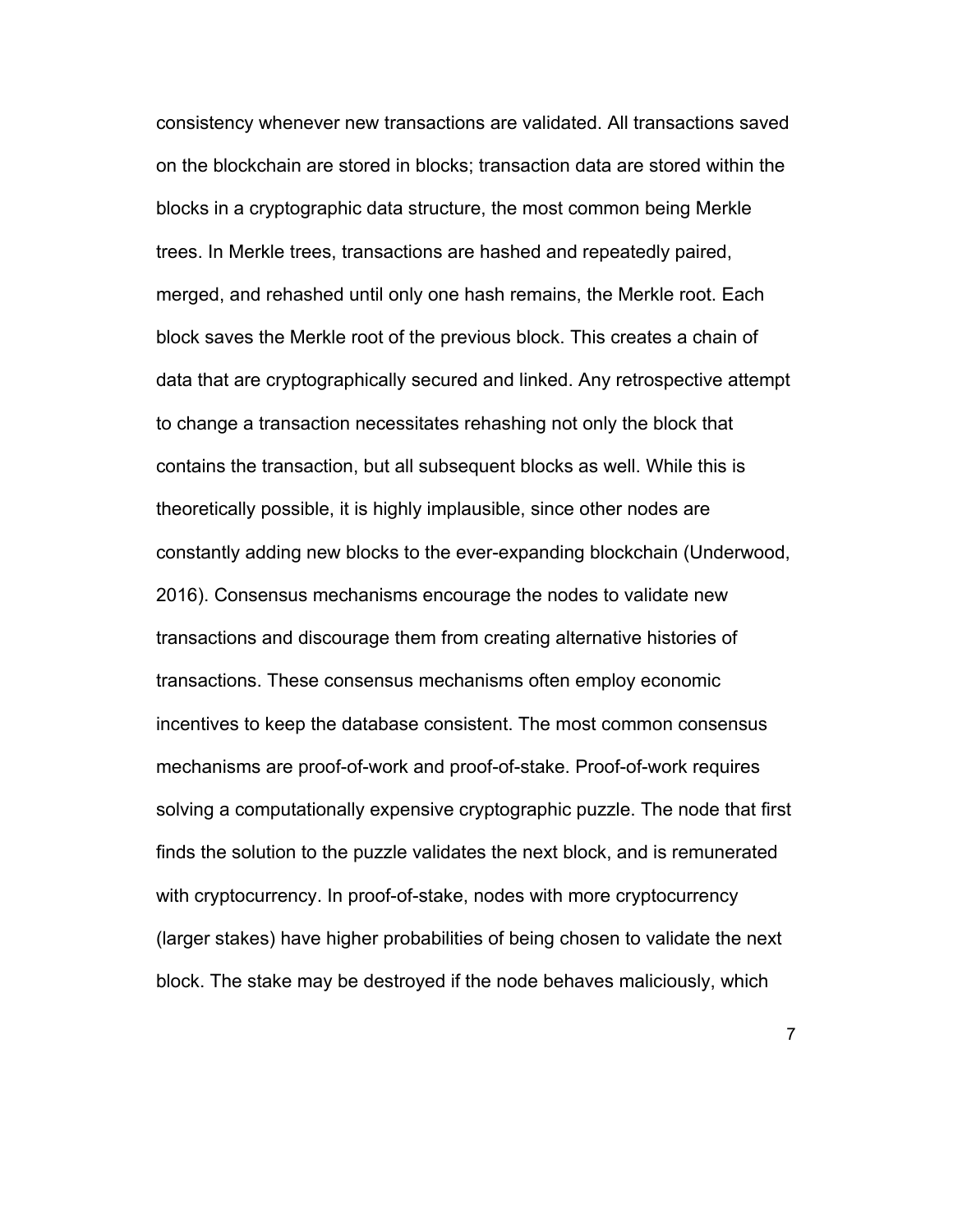thus discourages such behavior (see also Tschorsch & Scheuermann, 2016).

The ability to read blockchain data and submit new transactions is determined by access to transactions. Public blockchains allow all nodes to read blockchain data and propose new transactions, whereas private blockchains allow only nodes that are preregistered by a central authority to read blockchain data and submit new transactions (see Table 1). Public blockchains offer either permissioned or permissionless access to transaction validation. In permissionless blockchains, all nodes can validate transactions, while in permissioned blockchains, only nodes that have been preregistered can validate transactions (Peters & Panayi, 2016).

| Table 1. Blockchain Typology     |                                                                                                    |                                                           |  |  |  |
|----------------------------------|----------------------------------------------------------------------------------------------------|-----------------------------------------------------------|--|--|--|
| Access to<br><b>Transactions</b> | <b>Access to Transaction Validation</b>                                                            |                                                           |  |  |  |
|                                  | Permissioned                                                                                       | Permissionless                                            |  |  |  |
| <b>Public</b>                    | All nodes can read and submit<br>transactions. Only authorized nodes<br>can validate transactions. | All nodes can read, submit, and<br>validate transactions. |  |  |  |
| Private                          | Only authorized nodes can read,<br>submit, and validate transactions.                              | Not applicable                                            |  |  |  |

## **2.2. The Blockchain Economy**

The first blockchain enabled only the transfer of digital tokens, in this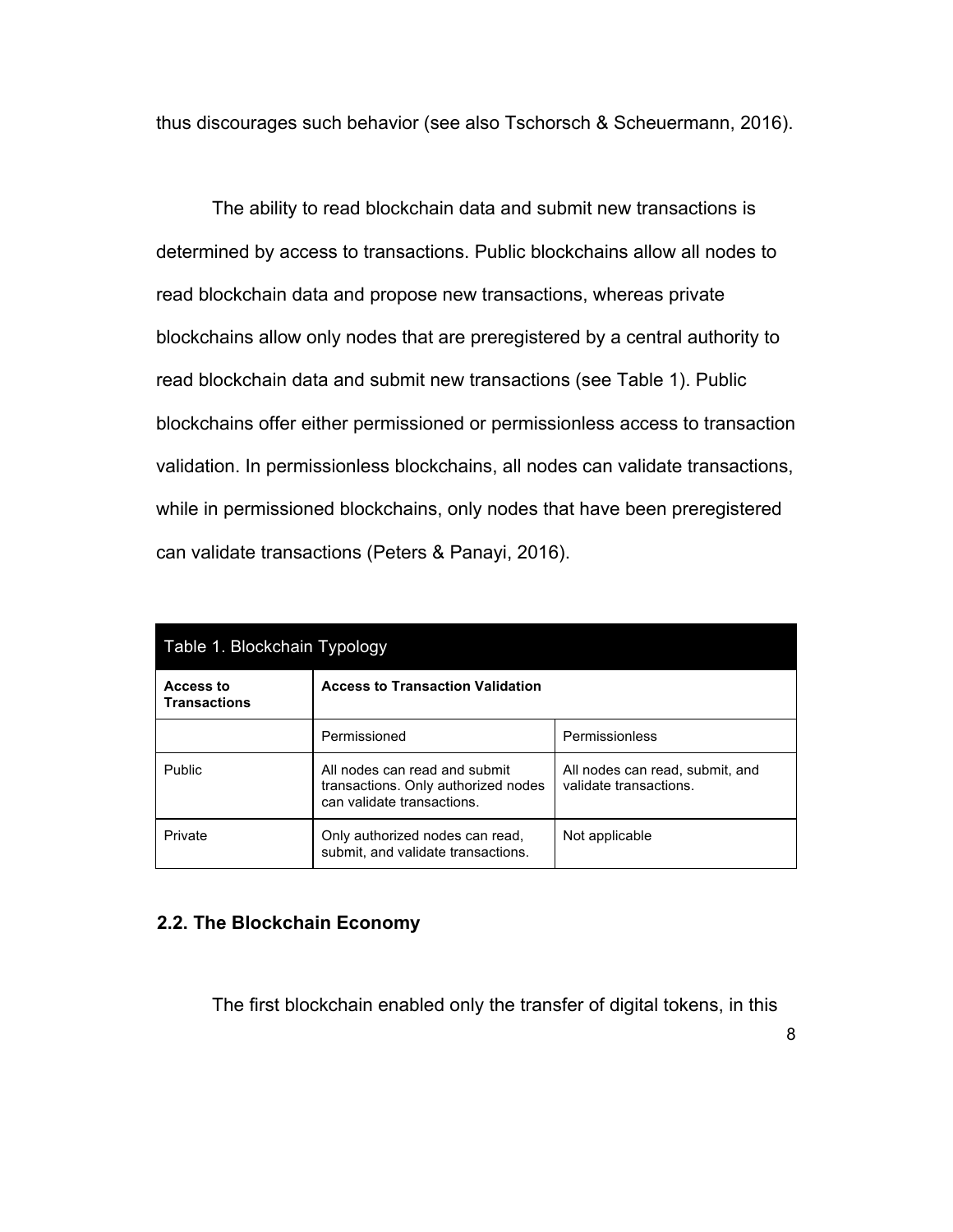case the cryptocurrency Bitcoin, and was not used for other more sophisticated transactions. The launch of Ethereum showed it was possible to program blockchains to support many kinds of transactional logics through smart contracts that execute precoded pieces of software on the blockchain when specific conditions are met (Buterin, 2014). Smart contracts can execute transactions autonomously, without interference from agents or the need for approval from third parties. They can be embedded into digital assets or into the digital representation of physical assets in the form of tokens that enforce autonomous contract fulfillment (Szabo, 1994). For instance, through smart contracts, it might become possible to autonomously and remotely lock a leased car if the owner failed to fulfill leasing obligations. The blockchain ensures that contracts are fulfilled and not corrupted.

For our purposes, we presume that smart contracts will precipitate the blockchain economy, a new type of economic system where agreed-upon transactions can be enforced autonomously according to rules defined in the contracts. The blockchain economy could potentially facilitate machine-tomachine coordination within the Internet of things (e.g., Christidis & Devetsikiotis, 2016; Zhang & Wen, 2017), or the creation of decentralized electronic marketplaces (e.g., Subramanian, 2018; Wörner, von Bomhard, Schreier, & Bilgeri, 2016). The blockchain economy would manifest itself in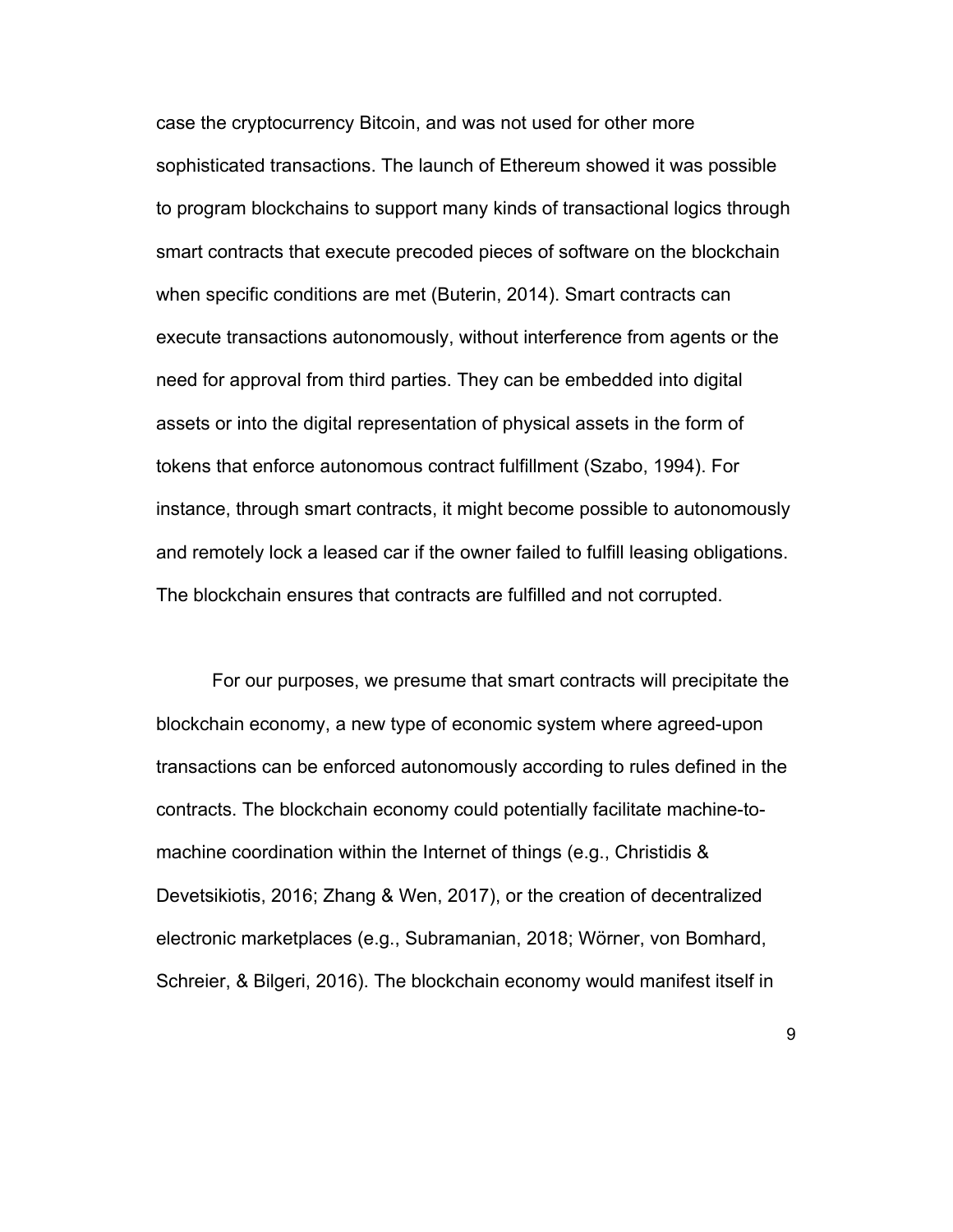new forms of organizations called DAOs, in which governance might be decentralized in contrast to the governance of organizations common today (e.g., Swan, 2015; Wright & De Filippi, 2015). The blockchain economy idea is based on a new kind of governance.

#### **2.3. Governance**

We use the theoretical perspective of IT governance, a topic of interest for several decades (see Brown & Grant, 2005, for an overview). Weill (2004, p. 3) says, *"IT governance represents the framework for decision rights and accountabilities to encourage desirable behavior in the use of IT"*. Weill's definition invokes three key dimensions of IT governance: decision rights, accountability, and incentives.

*Decision rights* concern the rights governing control over certain assets. Fama and Jensen (1983) describe two types of decision rights. *Decision management rights* allow generating decision proposals, and executing or implementing decisions. *Decision control rights* allow ratification of decisions (deciding whether decisions are to be implemented) and monitoring decisions (measuring performance of decision agents). Decision rights, in general, determine the *degree of centralization*, that is, whether decision-making power is concentrated in a single person or small group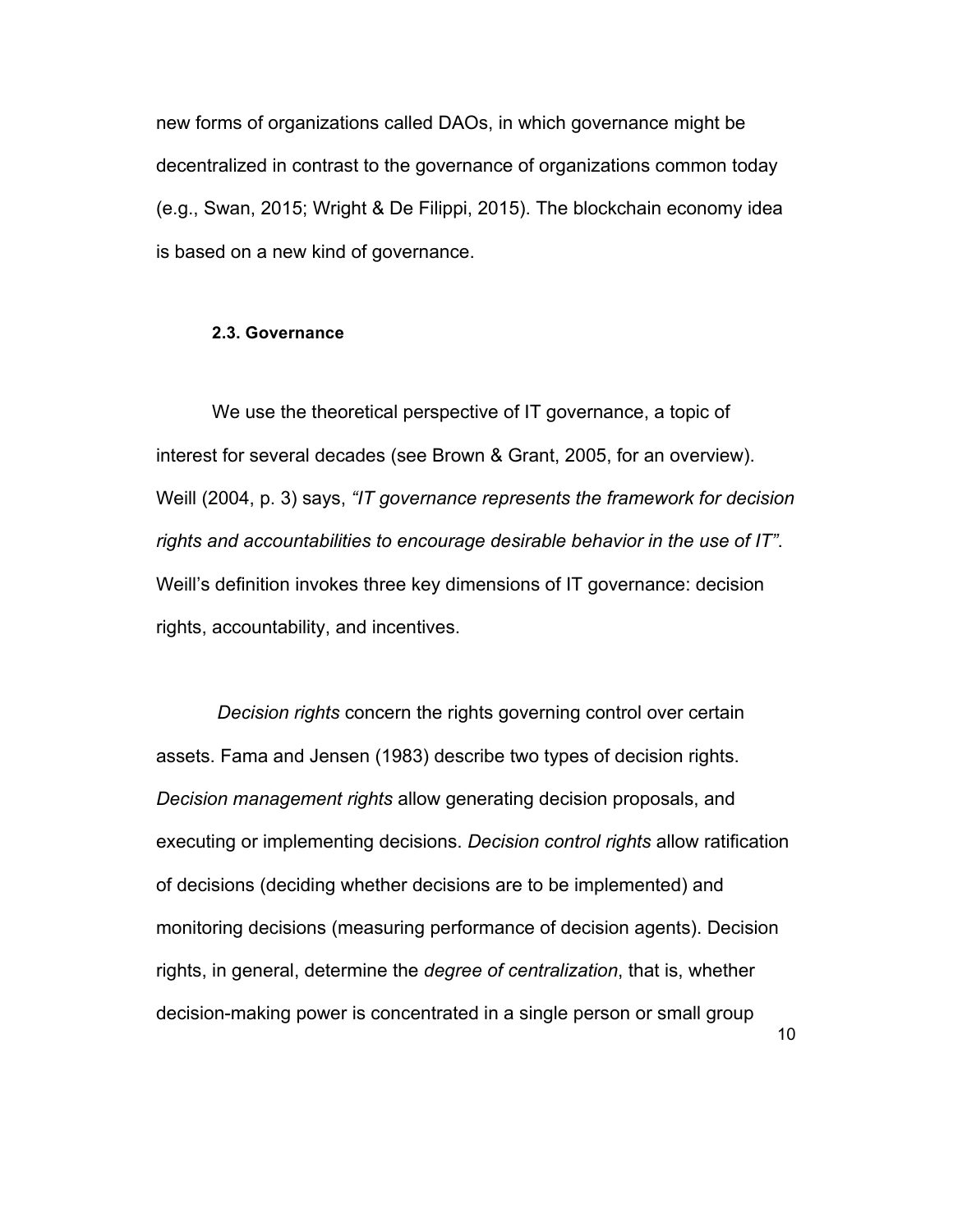(centralized), or dispersed (decentralized) (King, 1983; Sambamurthy & Zmud, 1999).

The right to monitor decisions is linked to *accountability*. To be called 'to account' for one's actions is the core sense of this (Mulgan, 2000), but is only one part of an accountability relationship. Agents providing an account must address actions taken and consequences incurred. Enforcement mechanisms are crucial (Burritt & Welch, 1997); decision management rights are often separated from decision control rights to avoid self-monitoring, selfreward, and self-punishment (Moldoveanu & Martin, 2001). Accountability is *enacted*, specified and brought into force, through contracts and legal frameworks governed by institutions, but it can also be enacted through IT infrastructures (Weitzner et al., 2008)—an important consideration for blockchain.

*Incentives* are underemphasized in Weill's discussion, but have been recognized as central to IS design (Ba, Stallaert, & Whinston, 2001). Incentives motivate agents to act. Jensen and Meckling (1976) address two types of incentives: Pecuniary incentives relate observable agent behavior to monetary reward (or reward that can be monetized). Non-pecuniary incentives relate observable agent behaviour to non-monetary reward, such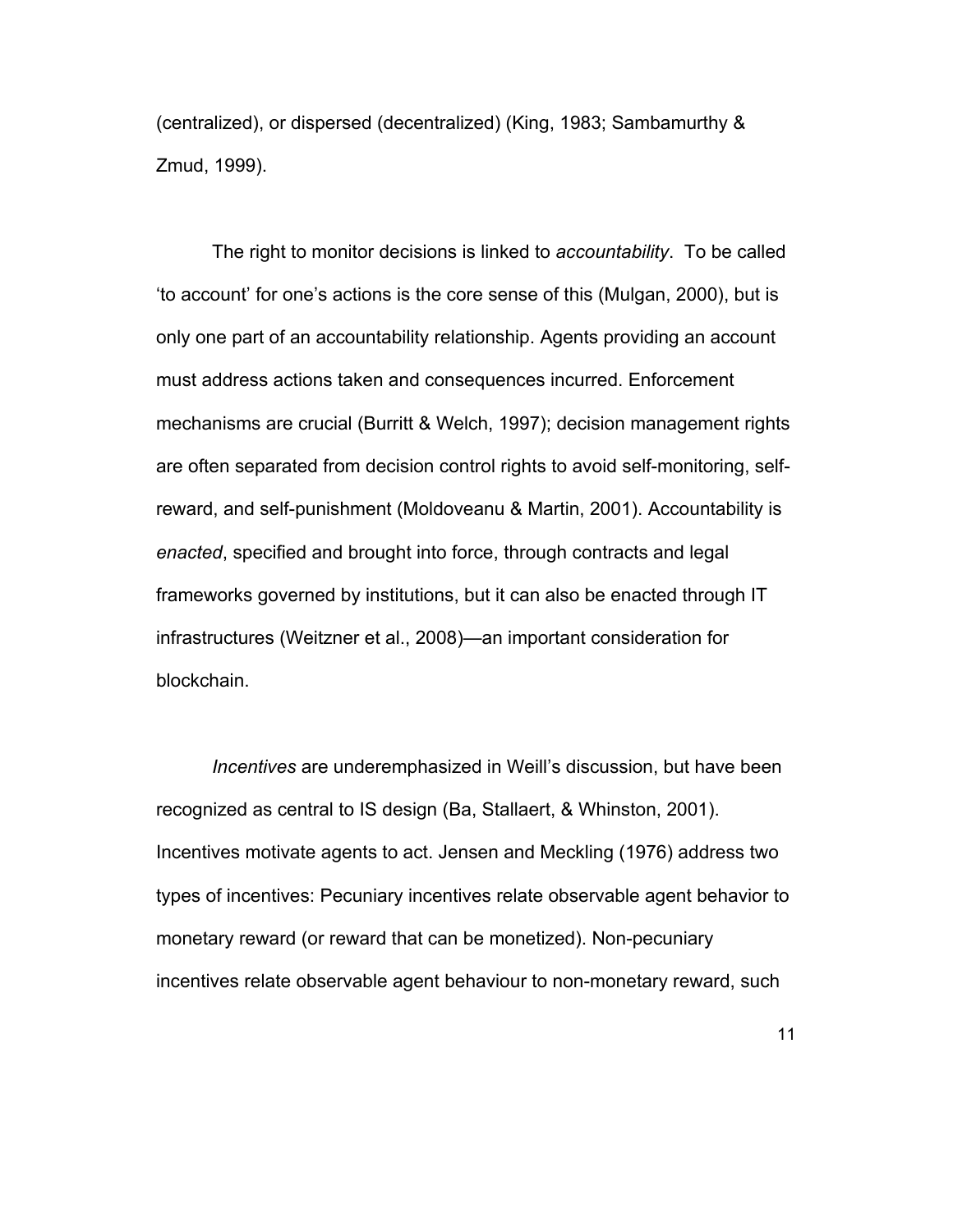as privileges, visibility, or reputation. *Incentive alignment* occurs "when the system's embedded features induce users to employ the system consistent with the design objective" (Ba, Stallaert, & Whinston, 2001, p. 227). A system with aligned incentives makes agents free to choose their own behaviour but inclined to choose actions that coincide with goals of the system's design.

These governance dimensions are anchored in agency theory or principal-agent theory (Moldoveanu & Martin, 2001), in which one party (the principal) delegates work to another party (the agent). The objective is to resolve problems in cases where principals and agents have conflicting desires, goals, or attitudes toward risk (Akerlof, 1970; Eisenhardt, 1989; Jensen & Meckling, 1976). Agency theory is a lens to view allocation of decision rights, to determine how parties are to be held accountable, and how incentives can be used to overcome diverging goals (Fama & Jensen, 1983). While these theoretical perspectives are common to both economics and political science, the analysis here takes primarily an economics perspective.

## **3. The Swarm City Case**

In order to explore governance issues we analyzed a blockchain case.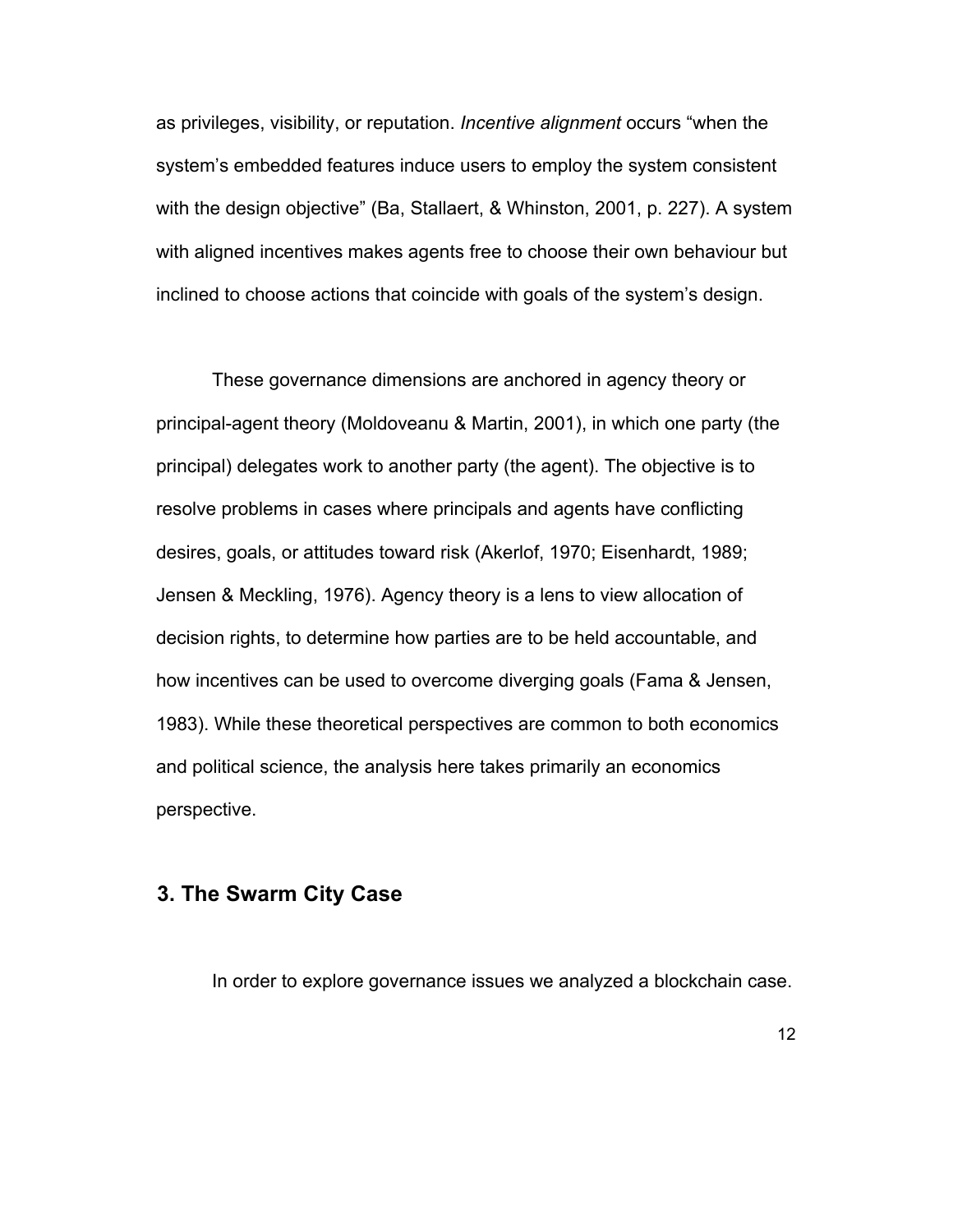Swarm City<sup>1</sup> developed out of its predecessor, Arcade City, and was founded in 2017 as a loosely coupled network of software engineers working on the development of an Ethereum-based blockchain application to empower sharing economy platforms. Swarm City is an entrepreneurial network of likeminded developers seeking to disrupt the sharing economy and the platforms that act as central authorities and create markets to facilitate transactions. In today's sharing economy, platform owners are remunerated for providing services, typically through a transaction fee. Their business models have been criticized for exploitative labor practices, and strong network effects have made some sharing economy platforms quasi-monopolistic organizations that capture monopoly rents (The Economist, 2014). These quasi-monopolies are a concern for regulators and politicians alike.

Swarm City seeks to provide a blockchain application for the sharing economy that facilitates building disintermediated sharing economy platforms. Developers can customize the design of sharing economy platforms by choosing application areas (e.g., ride sharing) or by defining governance rules (e.g., whether or not transaction fees are charged). Swarm City envisions developing a market for blockchain-based sharing economy platforms, where different types of platforms compete with each other. As

 $<sup>1</sup>$  https://swarm.city/</sup>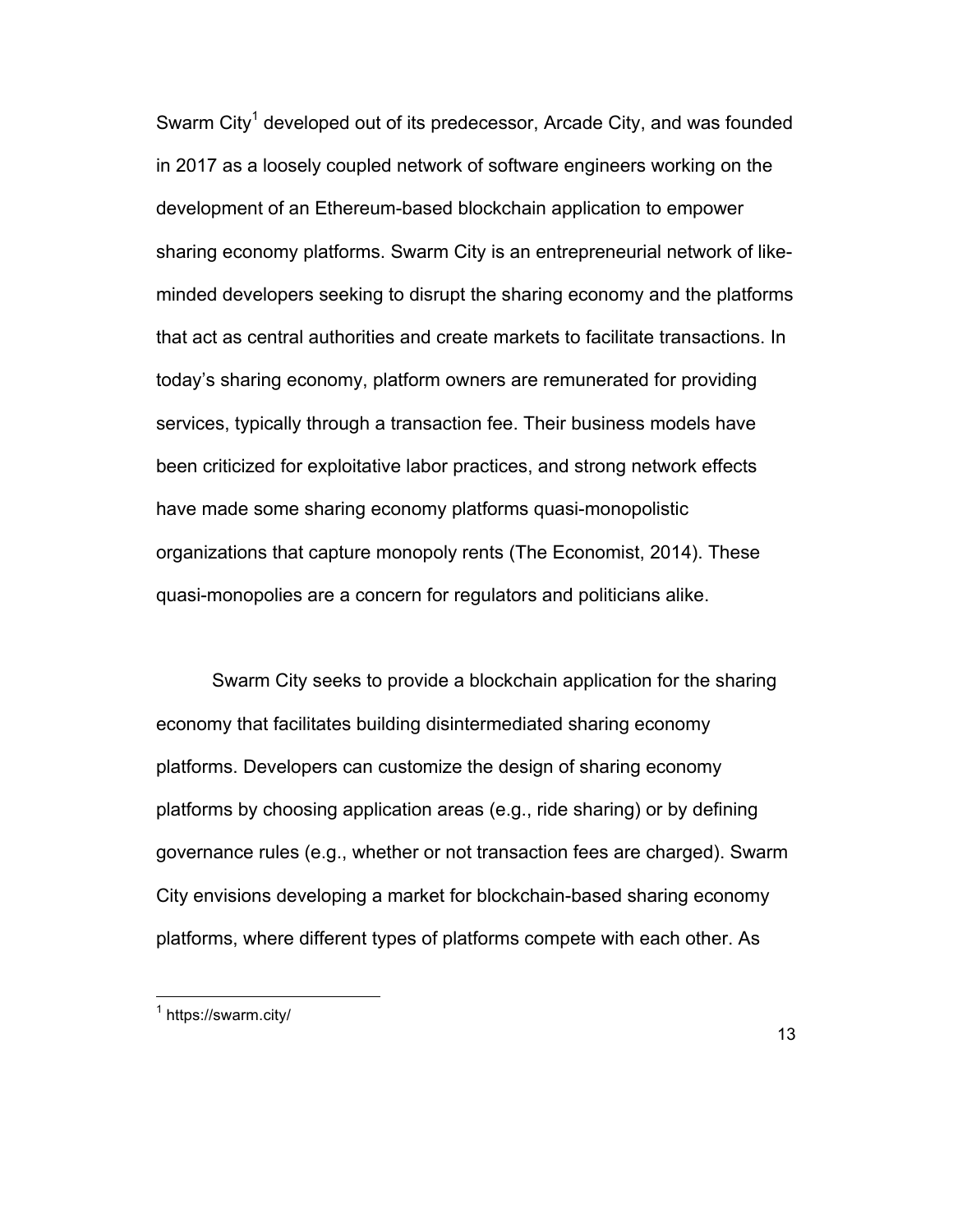such, Swarm City serves as an example of how blockchain might engender the blockchain economy and challenges our understanding of IT governance.

Since there was no well-defined company or location where we could conduct interviews or harvest secondary data, our data collection followed an unconventional approach. Our collected data include the original Arcade City white paper, as well as posts from the Swarm City blog (press.swarm.city). We conducted five interviews with Swarm City developers between December 2016 and February 2017, and three additional interviews in February 2018. Each interview was open-ended and semistructured, lasting 40-90 minutes, with an average duration of slightly over 60 minutes. Data sampling aligned with preconceptions about challenges in blockchain governance, but was open to allow for new theoretical insights (Urquhart, Lehmann, & Myers, 2010). We gathered more than 110 pages of interview transcriptions plus secondary data (see Table 2).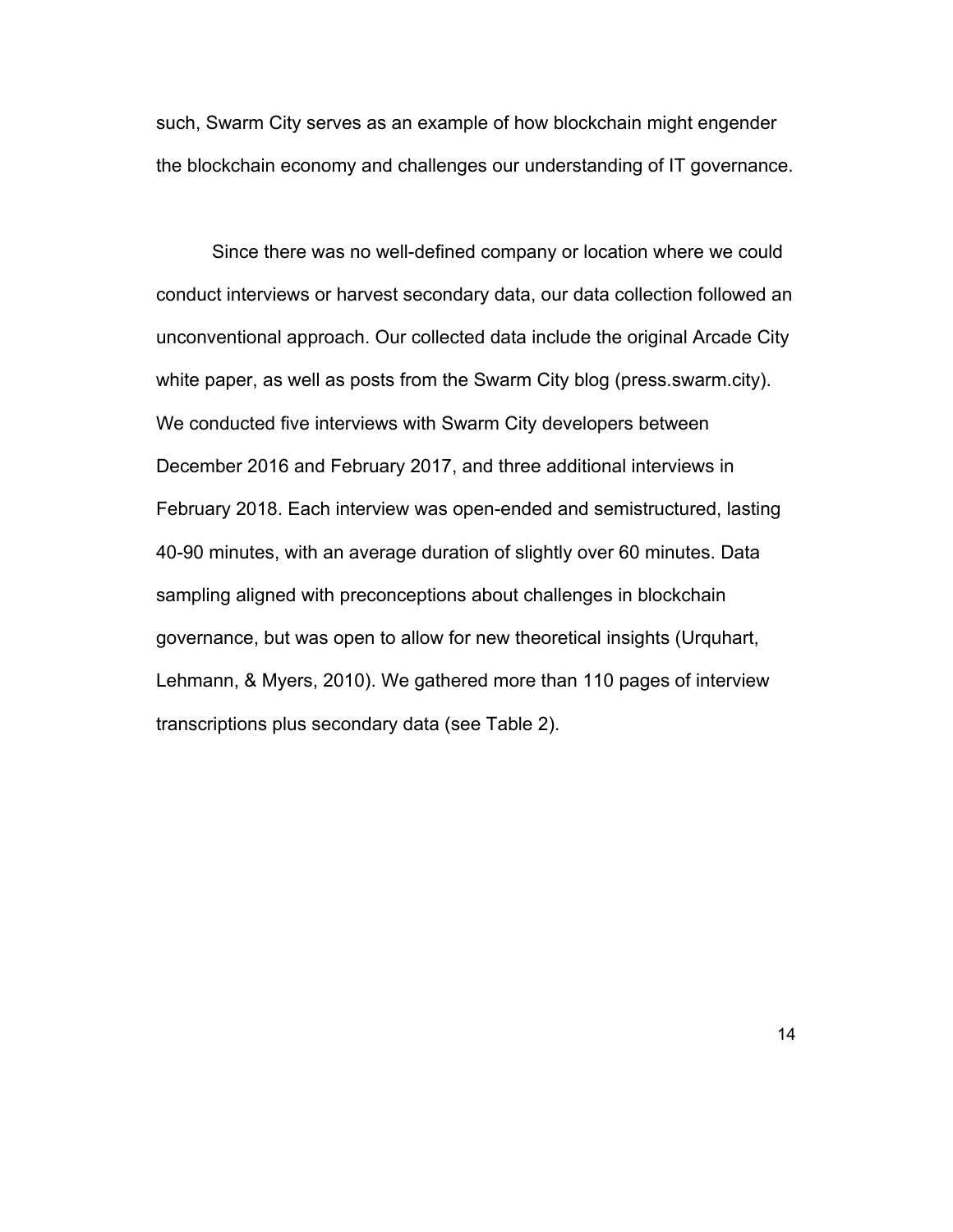| Table 2. Data Collection                                                                                                                                                                                                                 |                        |  |  |  |
|------------------------------------------------------------------------------------------------------------------------------------------------------------------------------------------------------------------------------------------|------------------------|--|--|--|
| <b>Type of Data</b>                                                                                                                                                                                                                      | <b>Number of Pages</b> |  |  |  |
| Interviews (8 interviews with 8 individuals associated with Swarm City:<br>business leader, principal cofounder, cofounder, system architect,<br>software engineer, liaison officer, communication officer, member of<br>advisory board) | 111                    |  |  |  |
| Swarm City blog posts (49 blog posts from press.swarm.city)                                                                                                                                                                              | 215                    |  |  |  |
| Arcade City (predecessor of Swarm City) white paper                                                                                                                                                                                      | 17                     |  |  |  |
| Total                                                                                                                                                                                                                                    | 343                    |  |  |  |

We formulated the problem (Van de Ven, 2007), designed the case study (Yin, 2000), and engaged in data collection and analysis. This led to theoretical insights using a pluralistic strategy (Mingers, 2001). The work was inspired by Mingers' (2004) recommendation of pragmatics. We embraced different research perspectives to construct "a useful model of reality" (Van de Ven, 2007), and followed the principle of emergence from grounded theory of fitting insights to the data under study (Glaser & Strauss, 2008). By employing such techniques we increased theoretical scope and conceptualization, treating literature about governance as additional data points for analysis (Urquhart et al., 2010). Our background of blockchain workshops, panels, and events informed the work.

### **3.1. Decision Rights**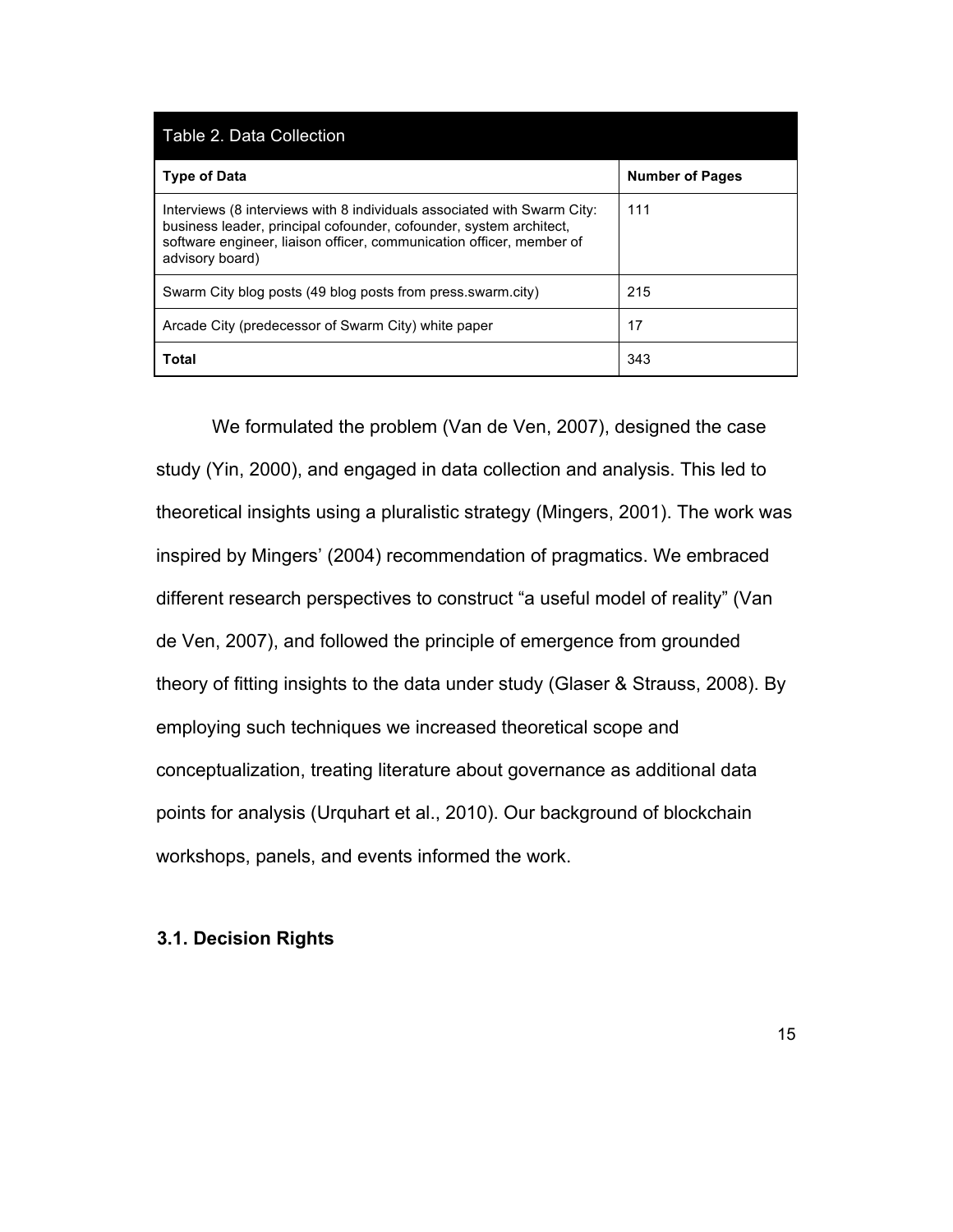Unlike Airbnb or Uber, the ownership of Swarm City is ostensibly organized in a decentralized fashion. However, this form of ownership is limited to decision rights and does not include additional property rights, since anyone can copy the code that instantiates Swarm City and use it. According to a Swarm City business leader: *"There is no real ownership. . . . If anybody wants to copy the code and create his own project from this, he can do this."*

Swarm City developers intend to make the code (and the application itself) increasingly decentralized and autonomous once it is implemented. However, in its current developmental stage, decision rights are highly centralized in what Swarm City developers consider a necessary "benevolent dictatorship." They say initial "centrality" is a prerequisite for "decentrality" later. As a system architect explained:

*"The first governance structure you might say is something like a dictatorship. . . . The reason we do this is because we believe that for building [Swarm City] as a tool, you [need] a military style way. . . . What we are trying to build is of course a totally decentralized open platform, that is open source and anyone can use, can add value to. But in order to make the tools, we need to do the governance in a really hierarchical way."*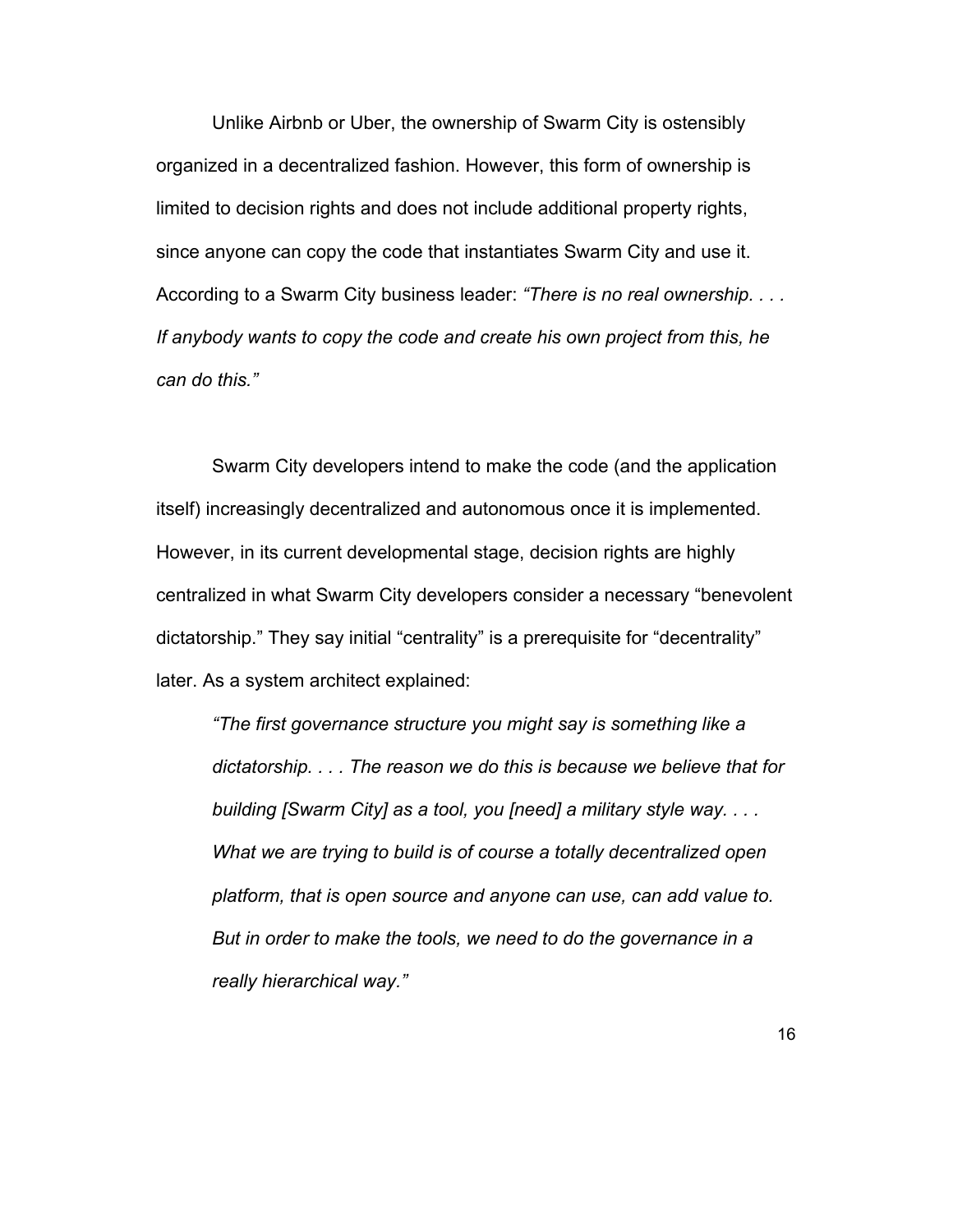However, the Swarm City development team does plan to relinquish control once initial development is complete. As a business leader explained:

*"Our goal is to go from centralized governance to decentralized governance over the period of time. That's something that is totally on our roadmap . . . , for [us who] are deciding now to become obsolete so we don't . . . have that kind of control, that kind of decision-making power for eternity in Swarm City. The aim would be that all the people using Swarm City . . . have a decentralized way of managing it."*

Swarm city developers did express some concern about the allocation of decision rights. In the future, token owners might make joint management decisions (e.g., concerning new features or whether to offer certain services), but this joint decision-making may not always be feasible. Another approach might be to separate decision management rights from decision control rights, similar to traditional corporations. As a software engineer clarified:

*"Owning a number of shares allows you to have a voting right in the decision-making of the company and then you have a board of directors that are doing the day-to-day management of the company. That would be some people appointed by these Swarm token holders."*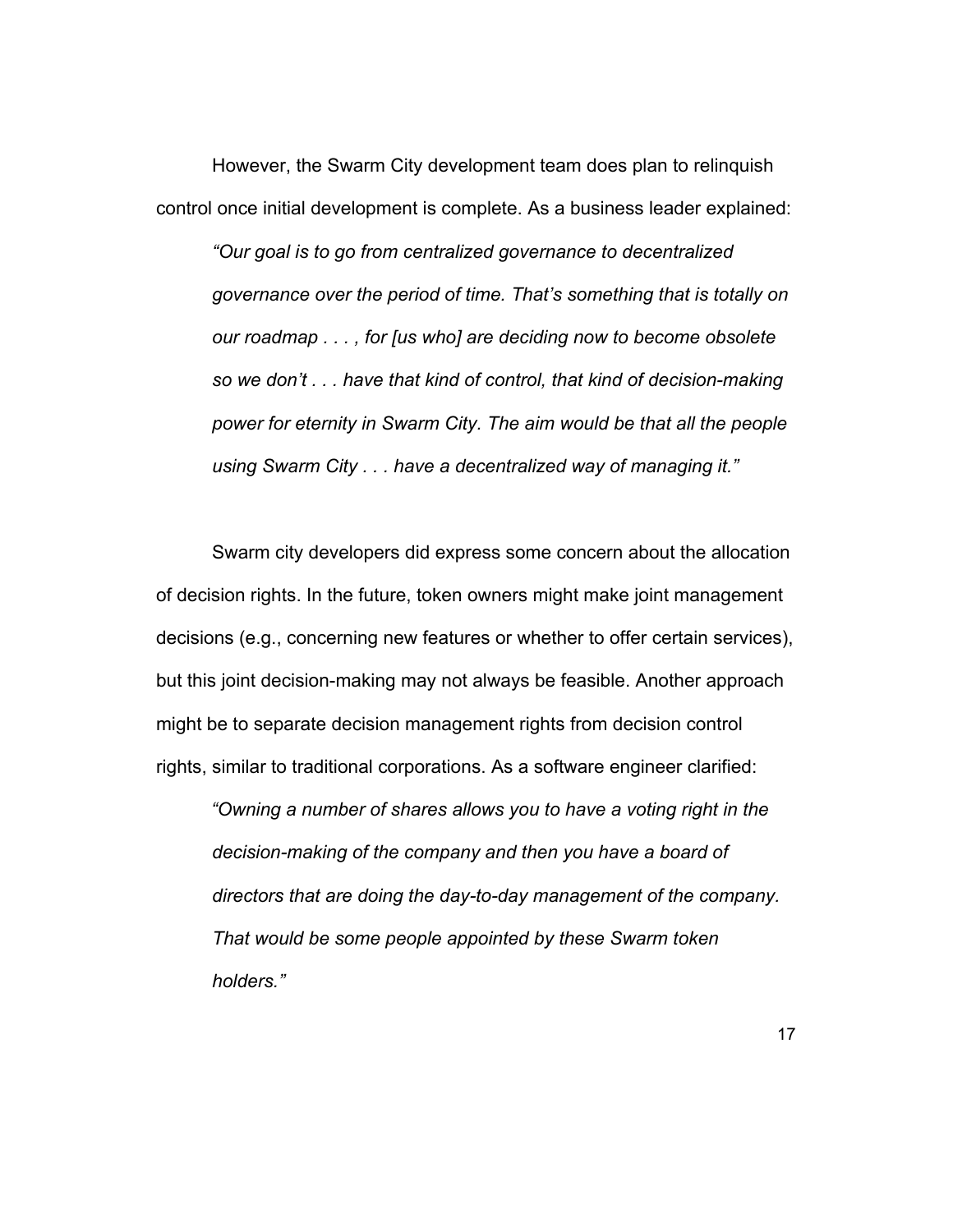This suggests that the blockchain economy might have some centralization. However, there are also tendencies towards a decentralized locus of control. In particular, users offering services via Swarm City would be able to determine their pricing without inference from a third party. As a business leader explained:

*"Uber always says how much I can earn per kilometre, per ride. So it's not really something I can decide. . . . We think that the people owning the item or the skill [they offer], they should decide how much they want to ask for and then they will see how the market will react to it."*

Decisions might be disputed, so resolving disagreements in decision making will be necessary. A drastic resolution is to fork the project, copying the code and setting up an alternative, competing project. Swarm City forked off from Arcade City due to Swarm City individuals who disagreed with decisions of Arcade City management. In the words of one of the Swarm City cofounders: *"Arcade City's still running, but we forked off into a separate organization, 'cause we had a certain way of wanting to do things".*

### **3.2. Accountability**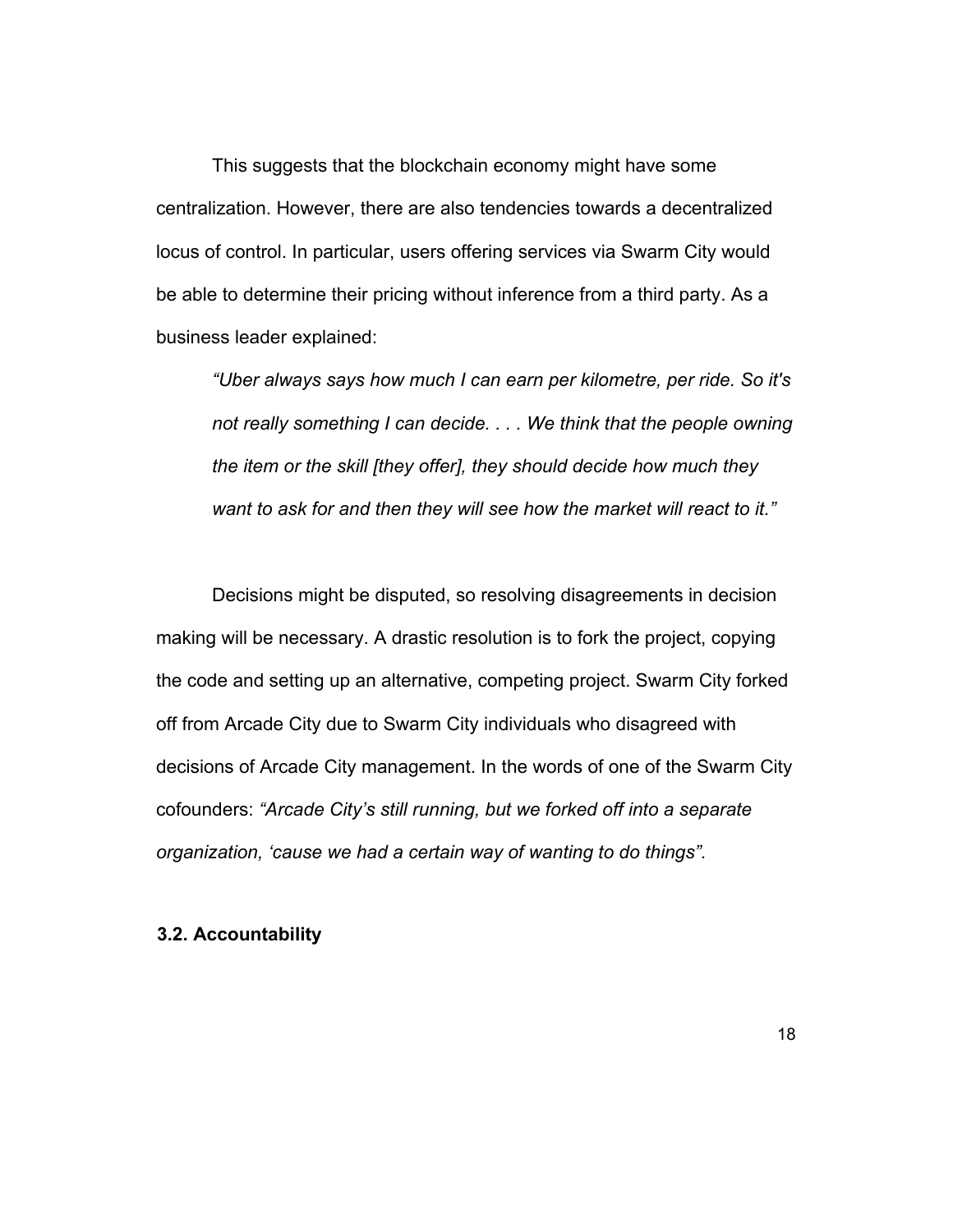In Swarm City, legal risks and obligations are delegated to the network participants. Our findings indicate that the claims that blockchain will entirely eliminate institutional engagement are exaggerated, since compliance with legal institutions will continue to be necessary in the blockchain economy. However, Swarm City neither assumes liability for the transactions it hosts nor does it compel its users to comply with legal regulations, since it perceives itself as merely facilitating peer-to-peer transactions. According to a software engineer:

*I think that people who offer some kind of a peer-to-peer service, like ride sharing, in their local area, they should comply with the local regulations . . . . But it is up to the people who deliver the service to comply with those rules . . . . We are not intermediaries, we just offer a platform and in the end [we are enabling] a transaction on the blockchain, a peer-to-peer transaction, and we are not involved in that.*

Swarm City users may assume some legal liability for engaging in economic exchange, but mitigation mechanisms such as escrow and disputeresolution assistance will be built into the system. Escrow can be entirely governed by a smart contract, but fulfilment of contract conditions might not be determined autonomously if transactions are bound to conditions the transacting parties must agree to after the fact. In such cases dispute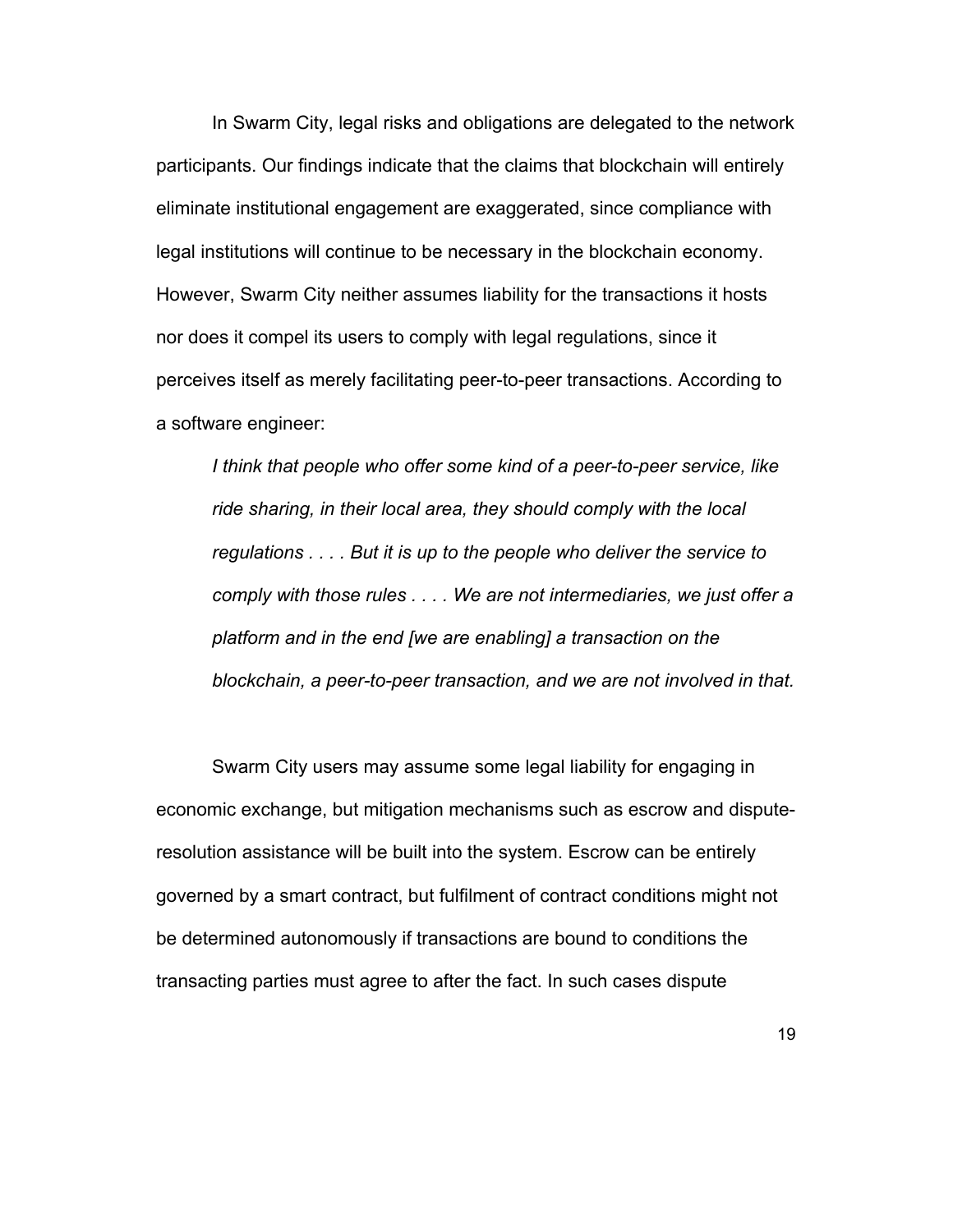resolution mechanisms are necessary, but implementing such mechanisms in smart contracts is difficult, if not impossible. Therefore, institutional engagement may be necessary to resolve conflicts. As the Swarm City liaison officer explains:

*Both [contractual] parties put money on a smart contract once they engage in a . . . transaction, [for instance] the ride sharing. The driver and the rider put money on the contract, in the end it has to be released. So if one of the parties is not satisfied or has a dispute, then . . . there will be another service like "dispute resolution" . . . that will be in the ecosystem. So it's another smart contract that gets triggered and there will be a person that steps in that has to resolve this problem.*

Swarm City grants identity using a public address in the blockchain network. The user needs this identity to engage in transactions. However, a user can also choose to use several public addresses. Moreover, the user can decide to remain pseudonymous. Swarm City tries to encourage users to identify themselves by tying all public addresses to reputation scores transferred across the sharing economy applications within Swarm City. This would make it easy for users to switch to new applications, and can be implemented fully on blockchain without institutional engagement. As a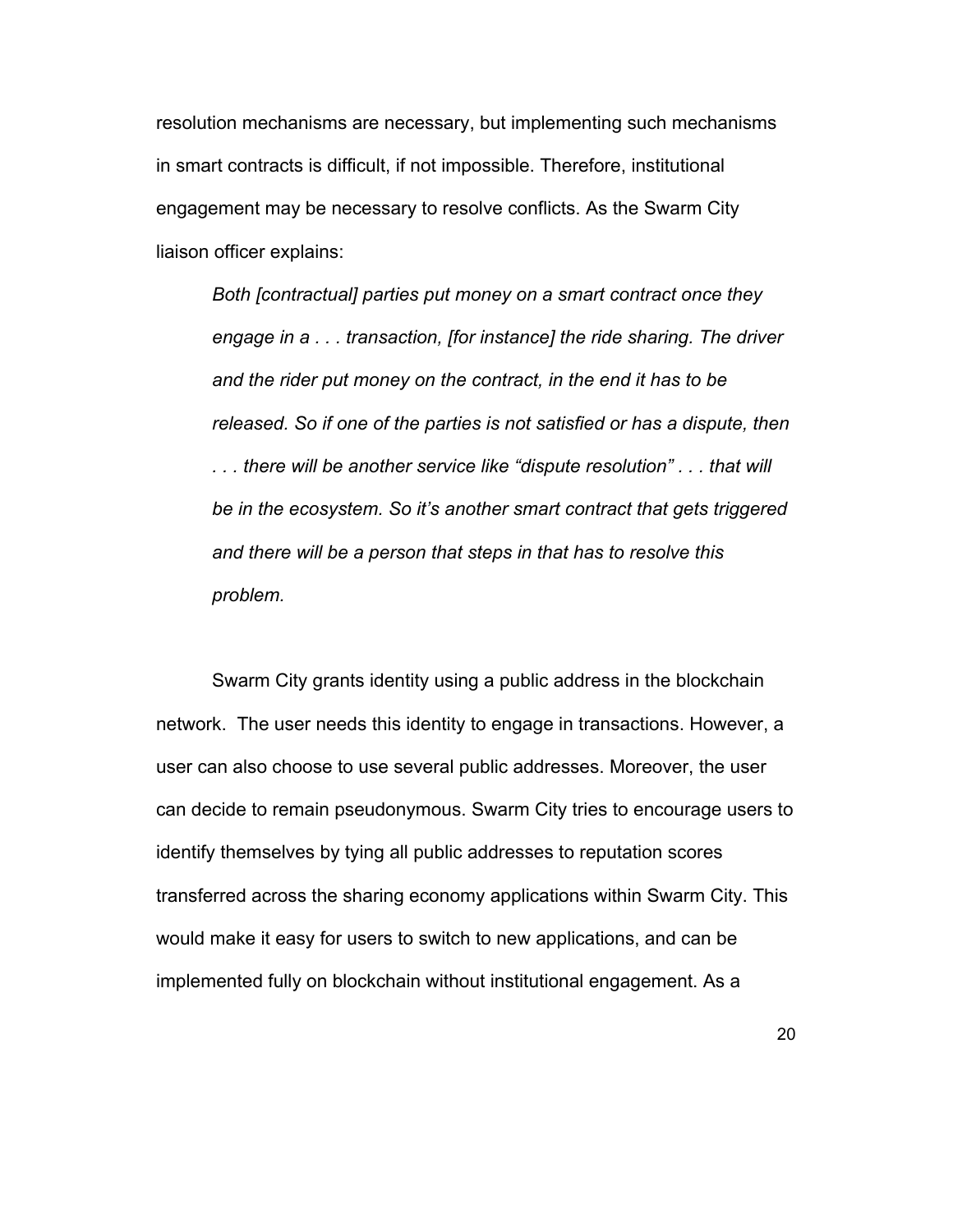business leader explains: *"You can earn reputation in riding, you can earn reputation in hosting or giving, renting out your apartment and so forth. And this gives you sort of a more realistic view of the person."*

#### **3.3. Incentives**

Swarm City's objective is to cut fees and redistribute to users the value currently captured by incumbent owners of sharing economy platforms. Swarm City seeks to remove intermediaries currently responsible for creating and governing sharing economy markets by transferring transactions and governance to blockchain in the context of a peer-to-peer economy. As the liaison officer states:

*"The big difference with what we are building and with what blockchain can bring and how we want to bring blockchain to the people is that . . . almost all the value that you [create] will stay with you. So if I rent out a room in my house I [create] that value, if I rent it out to you I want that value coming to me. So [there is] no central party that is going to come in and claim a percentage of it."*

It is hoped that lower transaction fees will incentivize the use of Swarm City. There will also be behavior-influencing incentives; for example, offering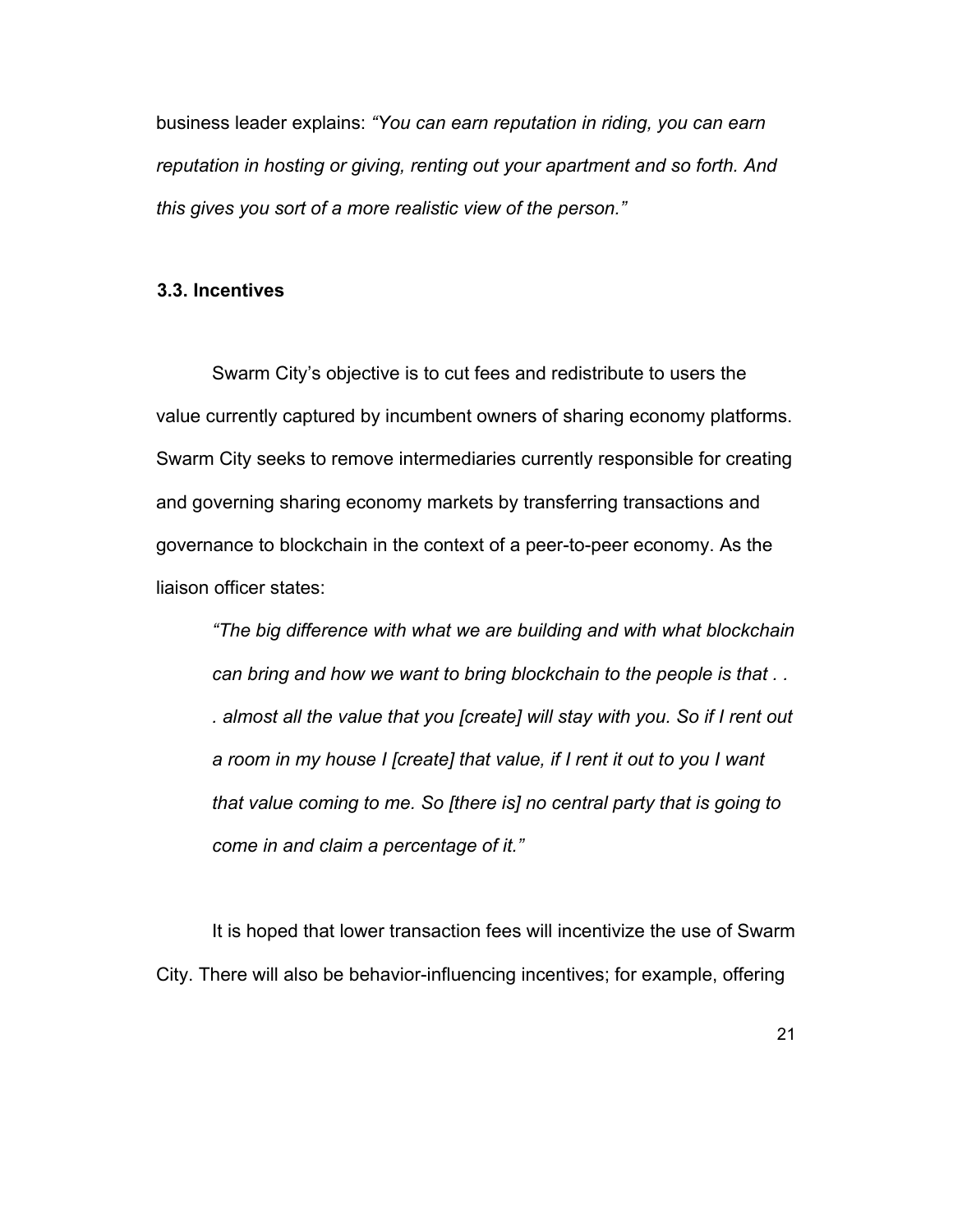Swarm City users the opportunity to build a reputation that can be transferred across platforms. As a cofounder explains:

*"And the ones with the really high reputations, people are inclined to trust them more, but the people with lower reputations are more inclined to offer cheaper services and try and do their best to build up their reputation, because if they don't, then they won't make any money, and then what's the point of them being there."*

Swarm City's core developer team intends to implement a fee system to reimburse those who maintain the infrastructure, thus creating an incentive for developers to propose new features. According to the liaison officer:

*"There will be a small fee, but we are talking about one percent maximum, to sustain the platform. If there are some things to be sustained, if some bugs appear or something, that will need to get fixed . . . . We would like to have it more like a cooperative platform and not like all money coming to one central point and being dispersed from there."*

Swarm City developers also derived benefits from issuing their own cryptocurrency. The proceeds from the issuance were used to finance the development of Swarm City. In the future, this cryptocurrency might be used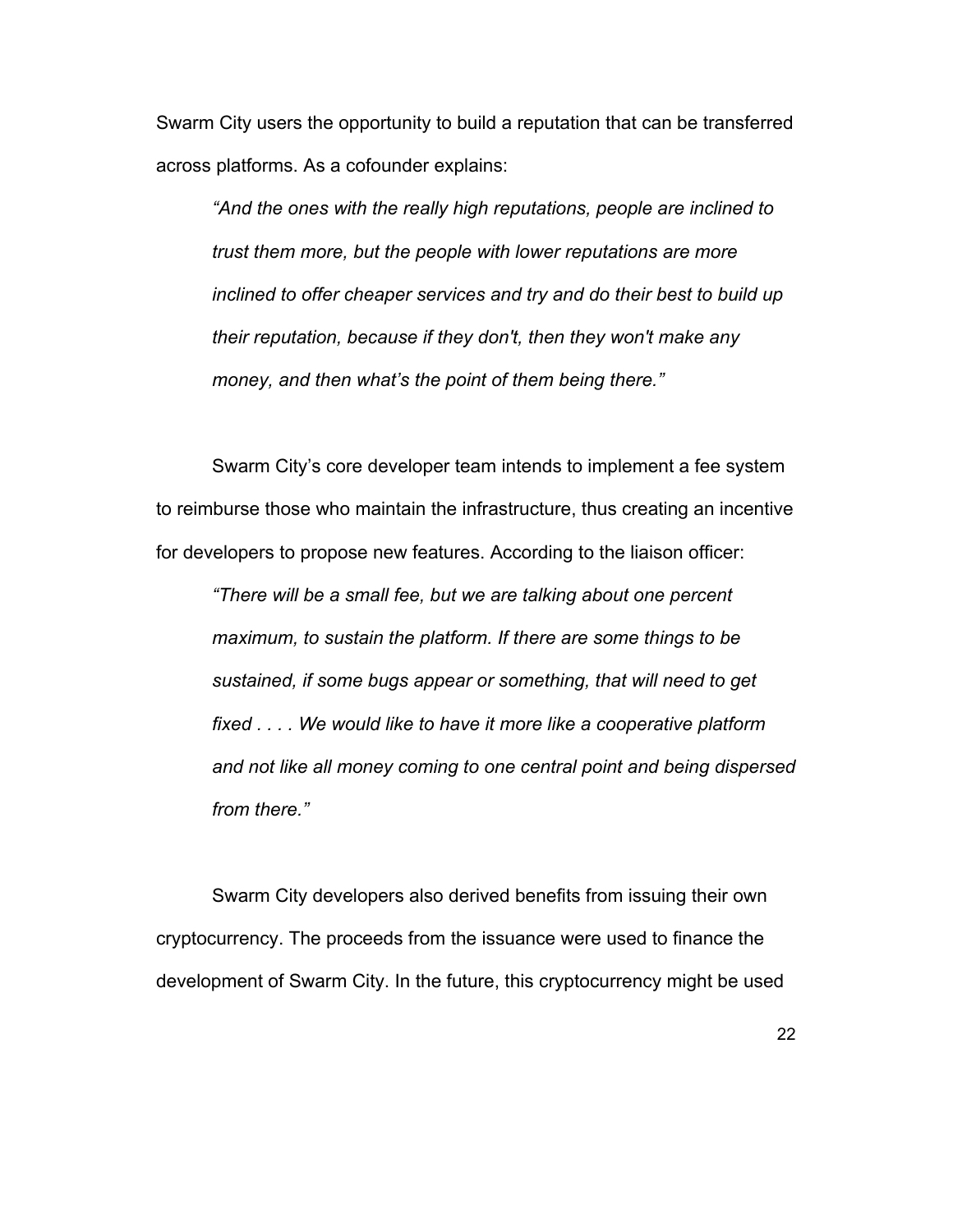to pay for transactions in Swarm City and might include voting rights or participation in decision-making. At present, the main motivation for developing Swarm City is ideological—to drive societal change. A blog post dated June 2, 2017 states: *"Now is the time to change society. We all feel it's up to us to try and become the change we want to see in this world."*

For creators of the individual sharing economy applications run by the Swarm City infrastructure, there is a monetary incentive to set up club goods, since they can embed a transaction fee in their application. Club goods are typically co-created and used by members and not owned by a single party. However, due to the competition of sharing economy applications, it is hoped that applications with minimal transaction fees will emerge, turning these applications into de-facto non-excludable goods and thus into public goods. Public goods are both non-excludable and non-rivalrous in consumption, which is why there are typically not well-functioning market mechanisms for providing them. It is hoped that the Swarm City infrastructure will change that. As a software engineer explains:

*"The thing that I think we are changing the game with is that . . . everybody [will be able] to create these [sharing economy] storefronts and to suggest their own business model on top of it. You could even try [to charge] a 30 percent fee like Uber but I imagine that nobody will*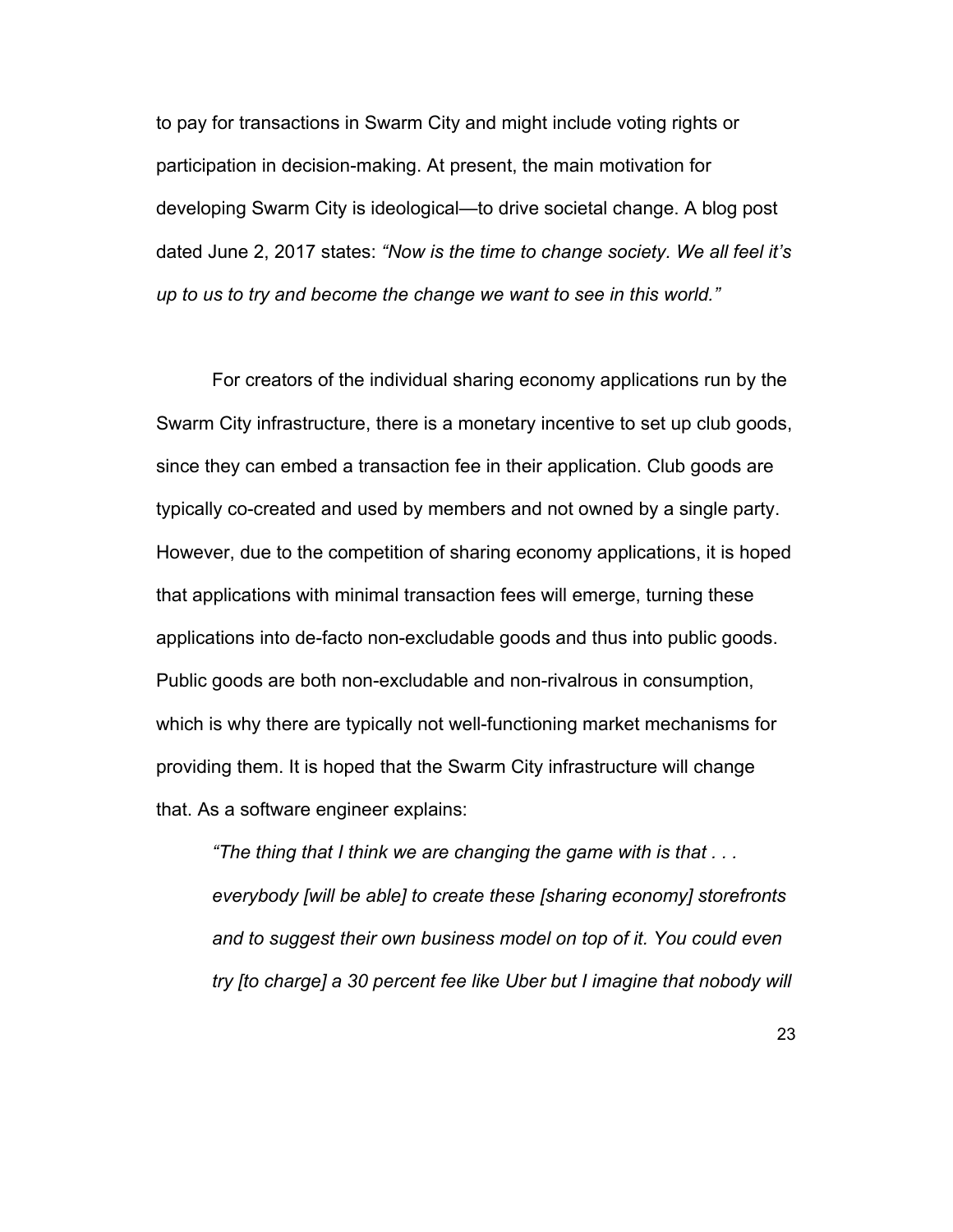*use that because there will be other options with much smaller fees – or a zero fee."*

Incentives play a crucial role in blockchain; while incentives are a key factor for eliciting desirable behavior by those developing, maintaining, and using Swarm City, they are also indispensable for ensuring that the underlying blockchain infrastructure (Ethereum, in the case of Swarm City) functions effectively.

# **4. Future IS Governance Research on Blockchain**

As contrasted with the digital economy, the blockchain economy, challenges established notions of governance. Our research agenda is established to explore governance in the blockchain economy. We conclude by examining common assumptions in the blockchain discourse.

### **4.1. Extended IT Governance Framework**

The Swarm City case clearly demonstrates that the emergence of the blockchain economy demands a rethinking of governance. At this early point in development, drawing from limited literature and early-stage case studies, it is not possible to see how blockchain will evolve, but we can begin to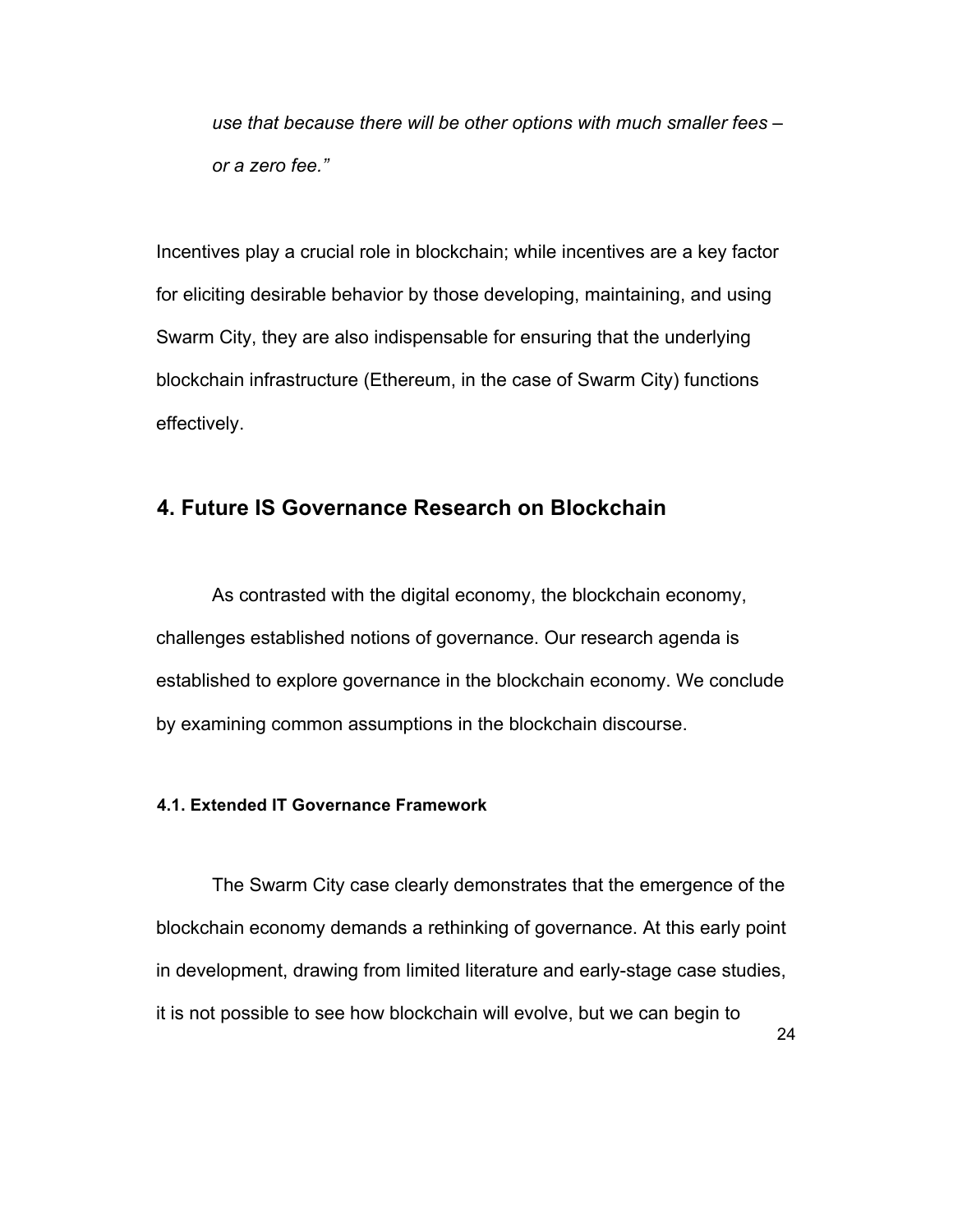evaluate how the radical changes foreseen for blockchain might affect governance. By juxtaposing the blockchain economy and the digital economy along the governance areas of decision rights, accountability, and incentives, it is clear that the blockchain economy changes how we view governance (see Table 3). The blockchain economy's emphasis on decentralizing decision rights and the technical enactment of accountability underscores the importance of incentive alignment. However, as our case study suggests, these changes are fraught with tensions and conflicts, especially concerning the degree of centralization and how accountability is enacted. We continue here by discussing the three governance areas in terms of the blockchain economy using the novel IT governance framework illustrated in Figure 1.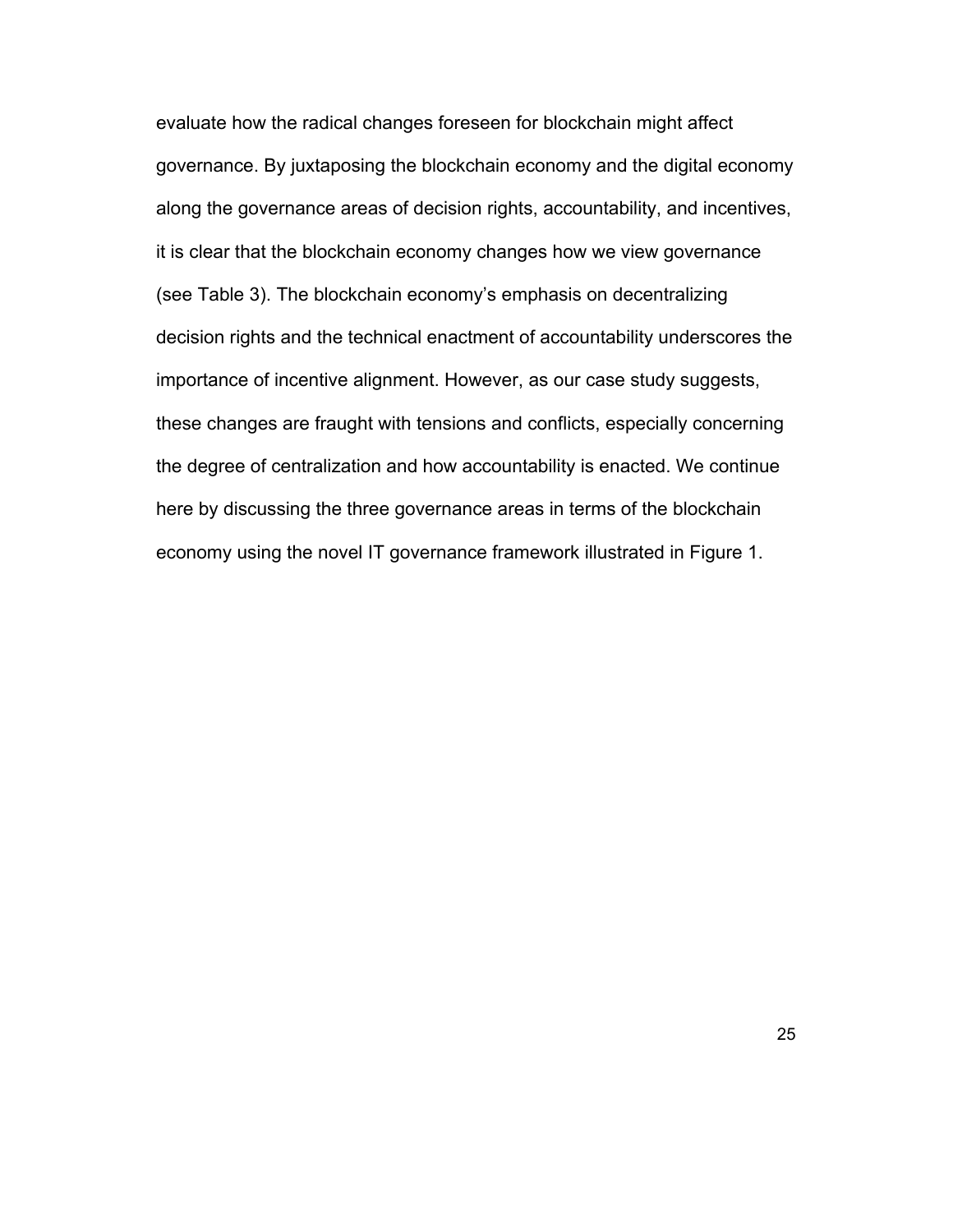| Table 3. Blockchain Economy Governance |                                                                |                                                                                                                                                                                                                                                                                                                                                                                                                    |                                                                                                                                                                                                                                                                                                                                                                                                                                                                                                                                                                                                                                                                                                   |                                                                                                                                                                                                                                                                                                                                                                                                        |
|----------------------------------------|----------------------------------------------------------------|--------------------------------------------------------------------------------------------------------------------------------------------------------------------------------------------------------------------------------------------------------------------------------------------------------------------------------------------------------------------------------------------------------------------|---------------------------------------------------------------------------------------------------------------------------------------------------------------------------------------------------------------------------------------------------------------------------------------------------------------------------------------------------------------------------------------------------------------------------------------------------------------------------------------------------------------------------------------------------------------------------------------------------------------------------------------------------------------------------------------------------|--------------------------------------------------------------------------------------------------------------------------------------------------------------------------------------------------------------------------------------------------------------------------------------------------------------------------------------------------------------------------------------------------------|
| <b>Dimension</b>                       | <b>Property</b><br>(Range)                                     | <b>Digital Economy</b>                                                                                                                                                                                                                                                                                                                                                                                             | <b>Blockchain Economy</b>                                                                                                                                                                                                                                                                                                                                                                                                                                                                                                                                                                                                                                                                         | <b>Selected Codes/Indicators</b>                                                                                                                                                                                                                                                                                                                                                                       |
| Decision rights                        | Degree of<br>centralization<br>(centralized-<br>decentralized) | • The specification of<br>decision rights is a known<br>hierarchically organized<br>contracting process.<br>Implicit and explicit<br>contracts define behavior in<br>organizations.<br>• Records are decided<br>upon centrally.<br>• Strict property rights<br>prevent forking as a mode<br>of resolving disagreement<br>about decision-making.<br>• Transaction parameters<br>are primarily defined<br>centrally. | The specification of<br>$\bullet$<br>decision rights needs to be<br>organized in a<br>decentralized environment.<br>Implicit and explicit<br>contracts are either not<br>available or are solely<br>managed by blockchain,<br>making technology the<br>foundation of the network<br>instead of written<br>agreements.<br>• Records are decided<br>upon decentrally through<br>consensus.<br>Forking as a novel<br>$\bullet$<br>mode of decentrally<br>resolving disagreement<br>about decision-making.<br>• Transaction parameters<br>are primarily defined<br>decentrally.<br>Initial high degree of<br>$\bullet$<br>centralized decision rights<br>to enable decentralized<br>control later on. | Benevolent dictatorship<br>$\bullet$<br>(overcoming acute<br>emergency situations,<br>system design)<br>Decentralized decision-<br>making (setting transaction<br>parameters, voting on<br>proposals)<br>• Hybrid (centralized<br>decision management rights<br>and decentralized decision<br>control rights)<br>Resolving disagreement<br>about decision-making<br>(forking, voicing<br>disagreement) |
| Accountability                         | Enactment<br>(institutional -<br>technical)                    | Network as "nexus of<br>$\bullet$<br>contracts".<br>Accountability specified<br>$\bullet$<br>in interpersonal as well as<br>inter- and<br>intraorganizational settings.                                                                                                                                                                                                                                            | Network as "nexus of<br>smart contracts".<br>Accountability specified<br>$\bullet$<br>in the network, delegated<br>to and by the blockchain.                                                                                                                                                                                                                                                                                                                                                                                                                                                                                                                                                      | Identity (technical origin,<br>institutional verification,<br>reputation, liability)<br>• Transaction<br>enforcement (smart-<br>contract-based escrow,<br>institutional involvement)                                                                                                                                                                                                                   |
| Incentives                             | Alignment<br>$(aligned -$<br>unaligned)                        | Digital processes in<br>hierarchies for value<br>creation of digital goods.<br>• Incentive to create<br>private goods and club<br>goods.                                                                                                                                                                                                                                                                           | Digital processes in<br>peer-to-peer exchanges for<br>value creation of<br>blockchain-based digital<br>goods.<br>• Incentives to create<br>private goods, club goods,<br>and public goods.<br>• New network-based<br>processes which<br>incentivize the peer-to-peer<br>nodes to reach consensus.                                                                                                                                                                                                                                                                                                                                                                                                 | Incentives for technical<br>consensus<br>Incentives for system<br>$\bullet$<br>development and<br>maintenance<br>Incentives for users<br>$\bullet$<br>Incentives for token<br>$\bullet$<br>holders                                                                                                                                                                                                     |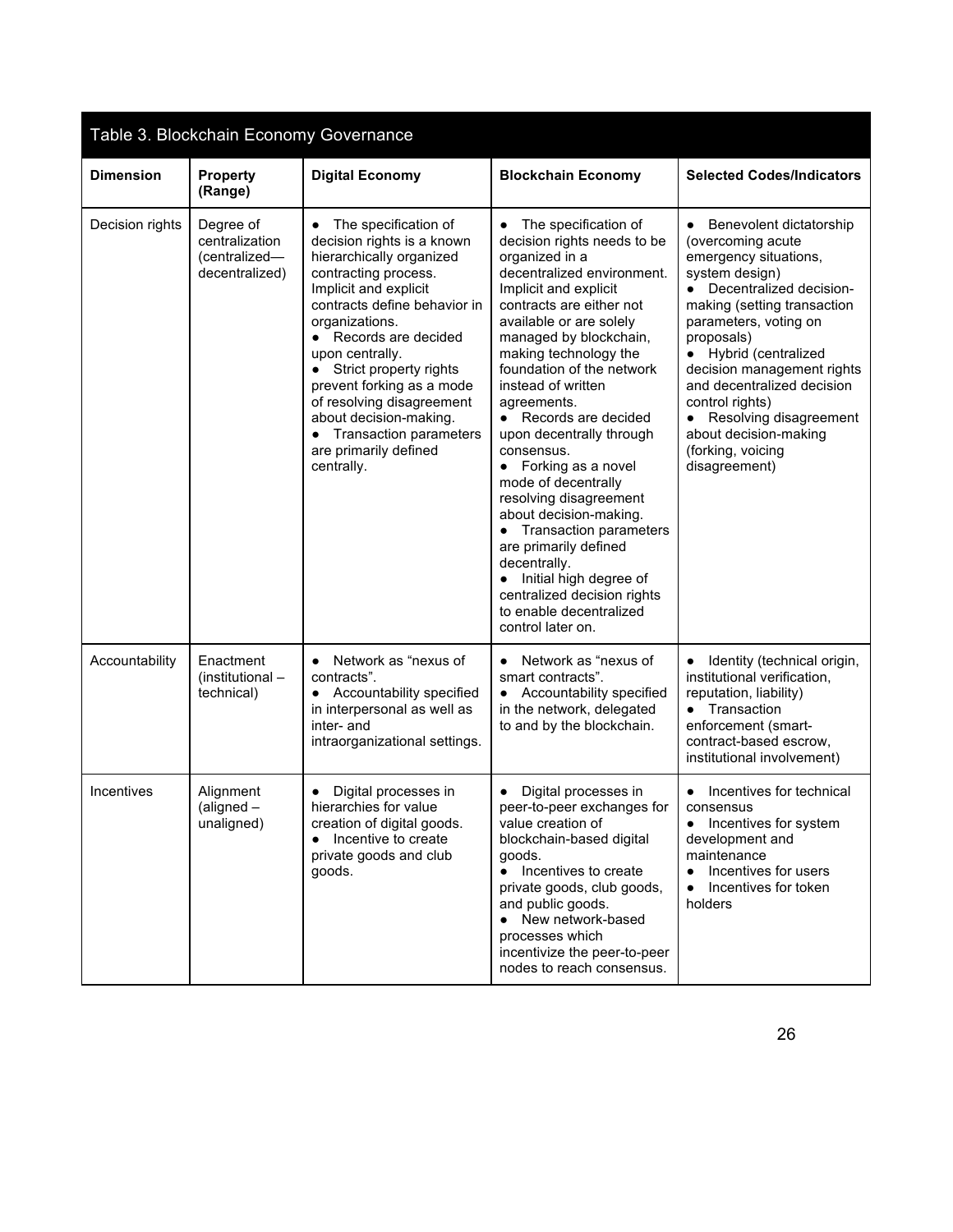

**Figure 1. Extended IT Governance Framework** 

The blockchain literature and our case study suggest that the locus of decision rights in the blockchain economy will be more decentralized than in the digital economy. The nature of consensus-making underlines this development in particular. The locus of making consensus is decentralized, which means that the records that form the foundation of the blockchain economy are not only kept in a decentralized manner, but also decided upon in a decentralized manner. Moreover, disagreements can be resolved in a decentralized manner if users initiate forks by copying existing code and developing it further according to their goals. Our case study illustrates that beyond consensus-making or forking, concrete models for decentralizing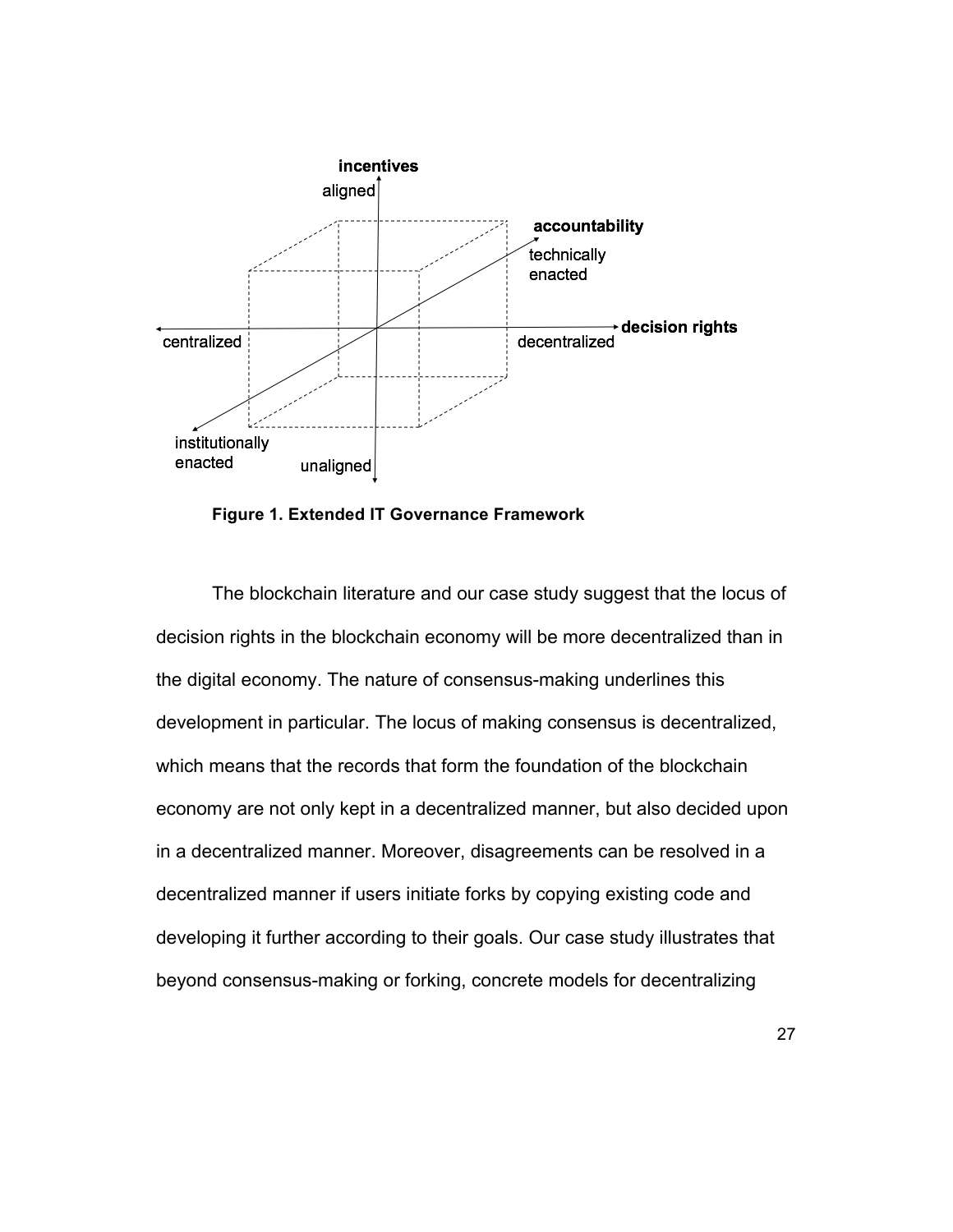decision rights are still under development. Smart contracts might allow for decentralized governance mechanisms, but the blockchain economy at present continues to be characterized by a high degree of centralized decision-making. In particular, for effective system design, the concept of the "benevolent dictatorship" is deemed necessary. This illustrates that even though the blockchain economy shifts the focus toward decentralized forms of decision-making, there is still a high degree of centralization at this point.

In the blockchain economy, accountability in principle will increasingly be enacted technically instead of institutionally. Smart contracts allow for specifying and enforcing accountability. However, in some cases it may not be possible to implement autonomous transaction enforcement; thus, there will be disputes and institutional involvement will be necessary to resolve these disputes. A key accountability issue concerns identity in the blockchain environment, ostensibly granted through the public addresses that are used to conduct transactions in the blockchain economy. Given multiple and pseudonymous identities, this could be a problem. While many users will wish to identify themselves using more traditional institutional means (e.g., driver licenses linked to their blockchain identities), a more technical approach to instantiate identity in the blockchain economy would be to link reputation scores to public addresses, as the Swarm City case illustrates.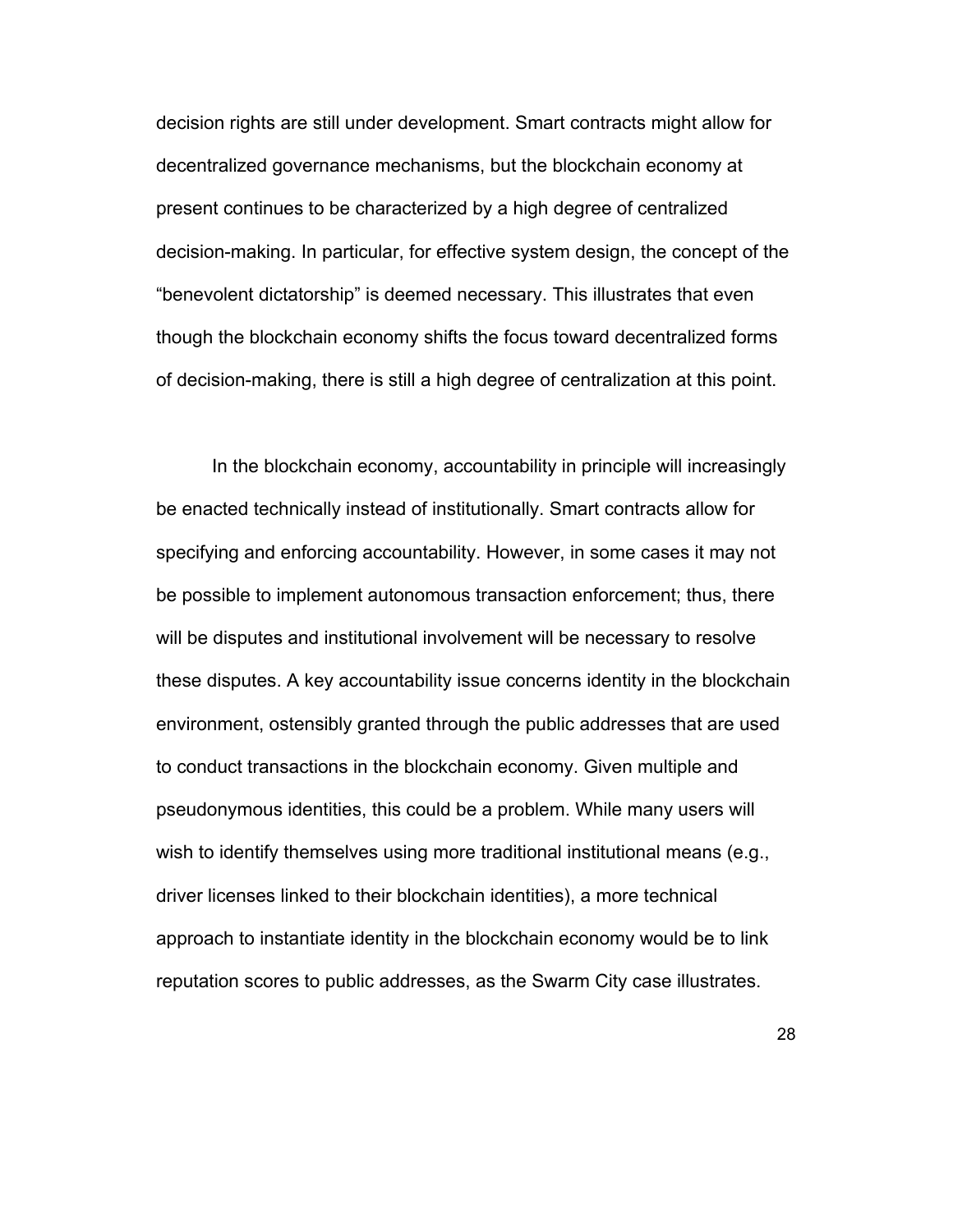Overall, the shift toward the technical enactment of accountability has only begun, and we expect that institutions will continue to play important roles for accountability in the blockchain economy for some time to come.

As the blockchain economy emerges, incentive alignment becomes increasingly important. While incentives are at the core of all economic activity, including the digital economy, the blockchain economy adds a new dimension. Incentives are absolutely crucial for the blockchain economy to function effectively, because incentives are necessary to achieve the consensus that forms the backbone of the blockchain economy. Unless incentives are properly aligned, the nodes of the blockchain will not contribute to consensus. Improper incentive alignment threatens the integrity of the entire blockchain and makes the blockchain economy impossible.

#### **4.2. Research Agenda for Governance in the Blockchain Economy**

The blockchain economy demands a reassessment of established notions of governance. How exactly governance will change in the emerging blockchain economy is however still little understood. Nevertheless, the promise of the blockchain economy is dependent on the implementation of effective governance mechanisms, which are, in turn, dependent on a thorough understanding of the phenomenon. Table 4 summarizes our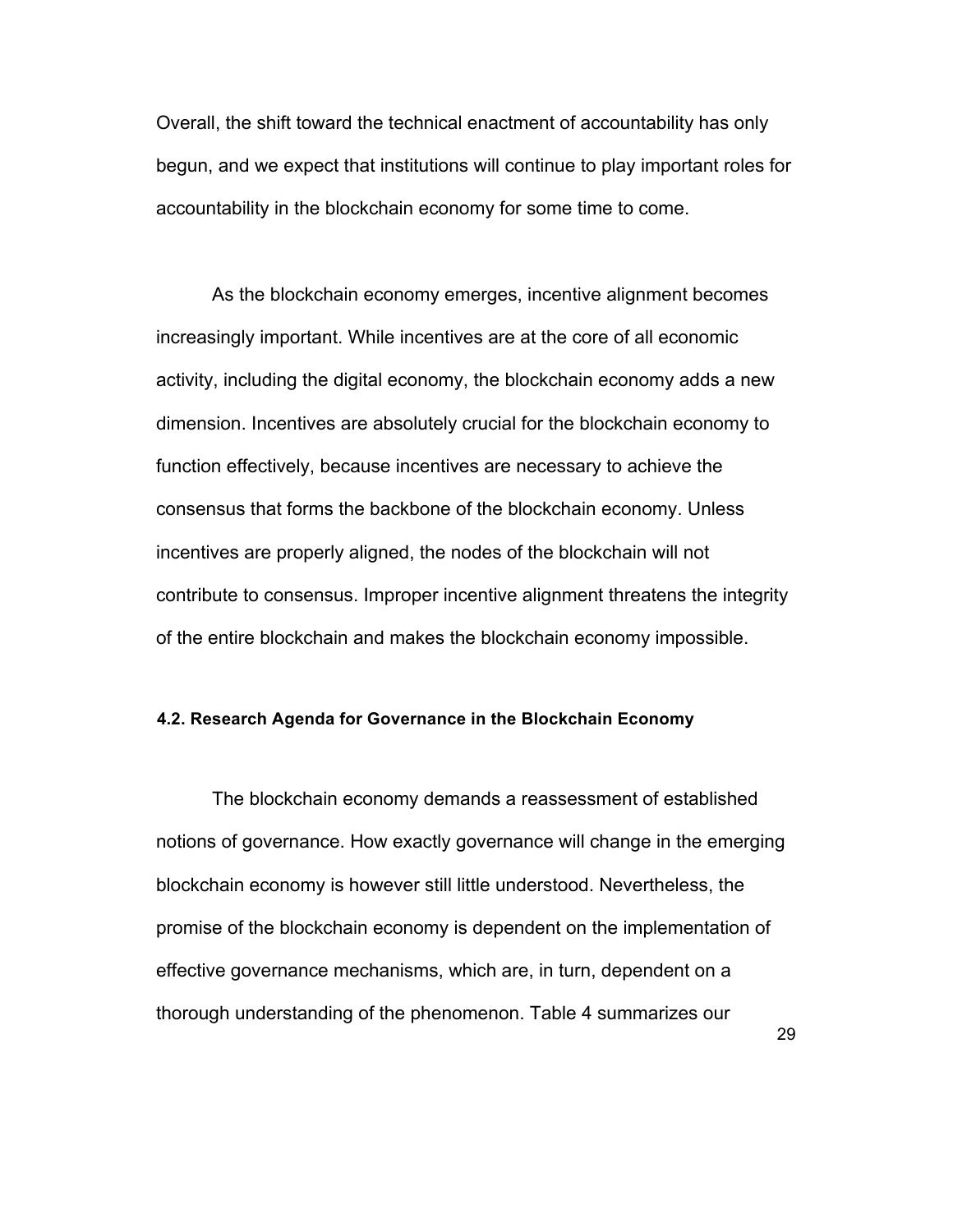research agenda, which serves as fruitful ground for further theoretical work.

| Table 4. Research Agenda for Governance in the Blockchain Economy |                                                                                                                                                                                                                                                                                                                                                                                   |  |  |  |
|-------------------------------------------------------------------|-----------------------------------------------------------------------------------------------------------------------------------------------------------------------------------------------------------------------------------------------------------------------------------------------------------------------------------------------------------------------------------|--|--|--|
| <b>Dimension</b>                                                  | <b>Research Questions</b>                                                                                                                                                                                                                                                                                                                                                         |  |  |  |
| Decision rights                                                   | How are decisions made in the blockchain economy?<br>How are decision management rights and decision control rights allocated?<br>How is disagreement about decision-making resolved in the blockchain economy?<br>What is the role of ownership in the blockchain economy?                                                                                                       |  |  |  |
| Accountability                                                    | How is accountability determined in the blockchain economy?<br>How is identity engrained in the blockchain economy?<br>How is transaction enforcement embedded in the blockchain economy?<br>How are disputed transactions resolved in the blockchain economy?<br>How is trust affected by the blockchain economy?<br>What is the role of institutions in the blockchain economy? |  |  |  |
| Incentives                                                        | How is consensus incentivized in the blockchain economy?<br>How does incentive alignment work in the blockchain economy?<br>How is system use incentivized in the blockchain economy?<br>How is system development and maintenance incentivized in the blockchain economy?<br>How do business models shape the blockchain economy?                                                |  |  |  |

Future research should investigate how decision rights are allocated in the blockchain economy. As the Swarm City case illustrates, blockchain is subject to both instances of centralized as well as decentralized decisionmaking. Further research should analyze when centralized vs. decentralized decision rights are advantageous, and explore the mechanisms of transition from one to the other. Similarly, research is needed to articulate how decision-making works, and who is allowed to decide what kinds of things under what circumstances? Are decision management rights and decision control rights held by the same individuals or separated, and how does this affect the effectiveness of decision-making? The separation of decision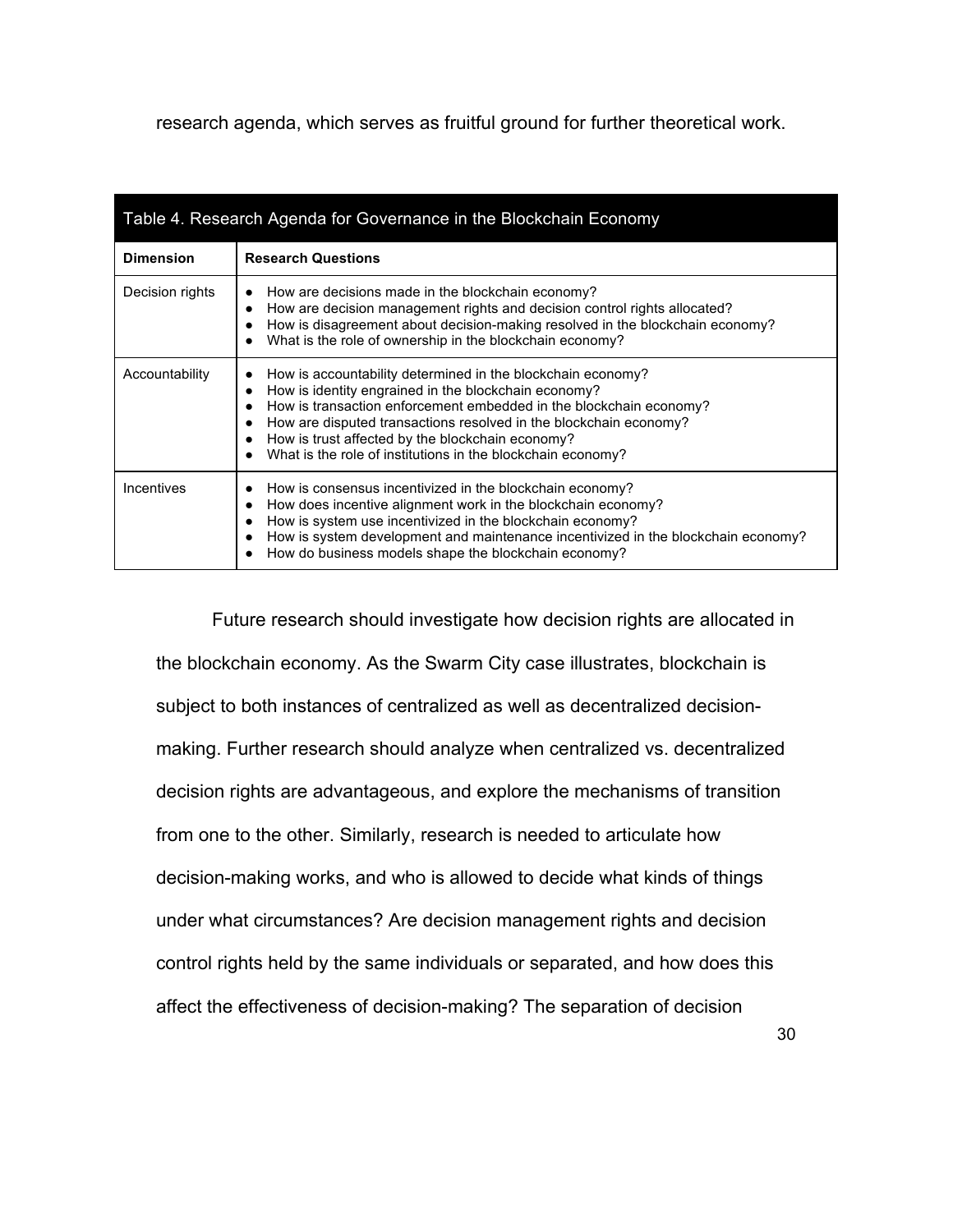management rights and decision control rights has already been discussed in Swarm City in the context of professional management agents and token holders who might have voting rights. Resolution of disagreements about decision-making in the blockchain economy also needs research attention. With forking a possibility research should investigate the role of ownership in the blockchain economy. In traditional organizations owners allocate decision rights; however, in the blockchain economy ownership is not yet fully understood. Future research might analyze how ownership and decision rights are interwoven in the blockchain economy.

Researchers should address how accountability is determined in the blockchain economy and investigate the role of technical and institutional accountability. The topic of how identity, a crucial dimension of accountability, is handled in the blockchain economy should also be further explored. Identity can be both technically and institutionally enacted in the blockchain economy, but research is needed to better understand the associated limits and trade-offs. Transaction enforcement is also a fertile area for future research. Since transactions that are not autonomously enforced might require institutional accountability, researchers should investigate the boundary conditions of transaction enforcement in the blockchain economy to determine how best to resolve problems. Another promising area for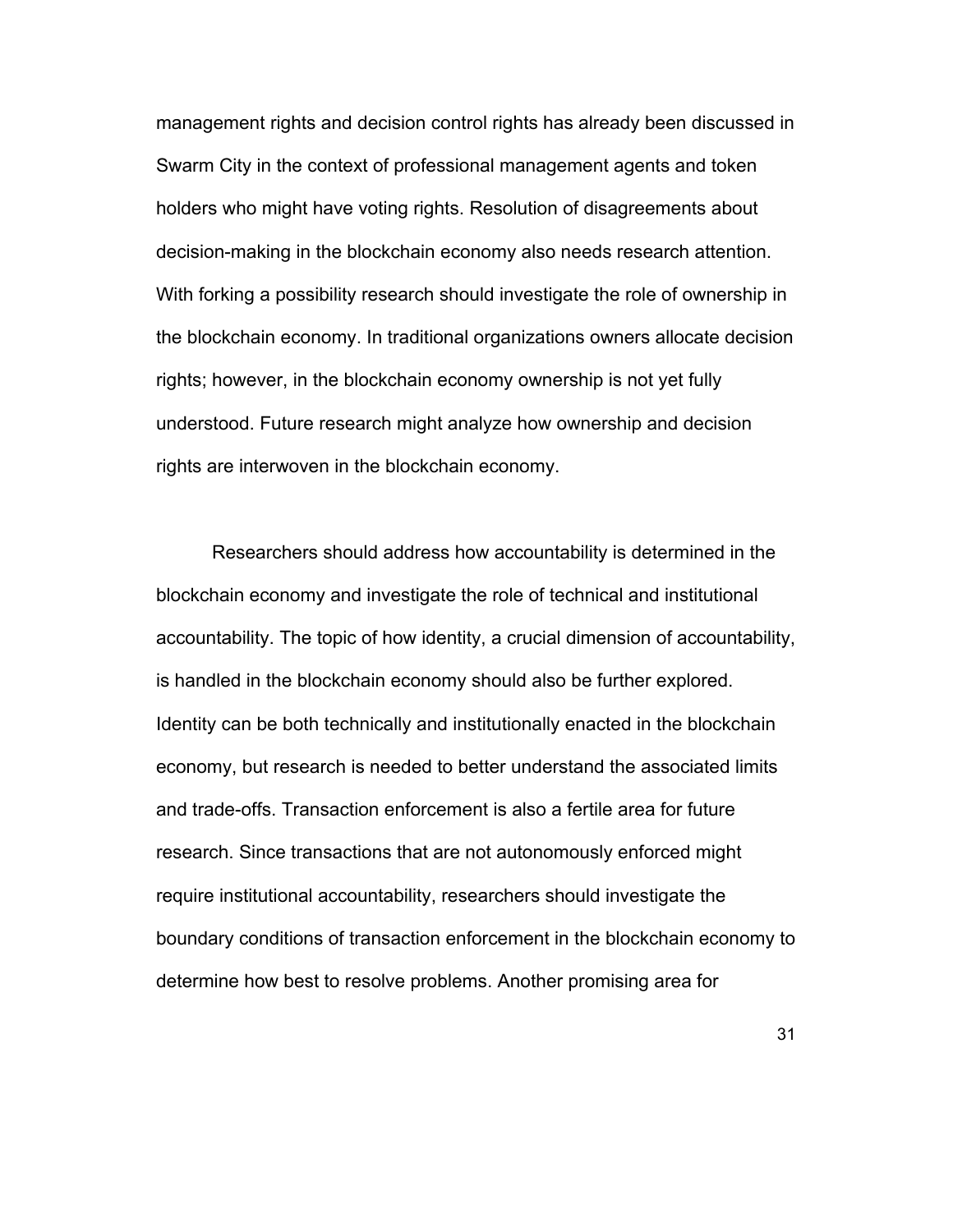research is the role of trust. Will trust even be needed anymore? Do individuals trust the technology, expert developers, or the institutions that are still present in the blockchain economy? Institutions are likely to remain important in the blockchain economy, but what happens when institutions are not needed anymore? Will they fight back against the blockchain economy?

Finally, the role of incentives in the blockchain economy should be further explored. Among other things, research is needed to gain a better understanding of how incentives relate to consensus in the blockchain economy. What are the differences between incentive mechanisms such as proof-of-work and proof-of-stake? How does incentive alignment work in a blockchain economy that requires incentives not only for consensus, but also for system development, maintenance, and use? Can incentives be developed concurrently, how might they be interwoven, and how do circumstances of incentive alignment change over time? How do incentives affect system use in the blockchain economy? Do lower transaction fees for users create an incentive for system use? How can incentives be best provided for the development and maintenance of the blockchain economy? What effects do transaction fees, which may be necessary for covering costs, have on a blockchain? If every node in a blockchain system can use the blockchain, how are those who create the blockchain compensated? Can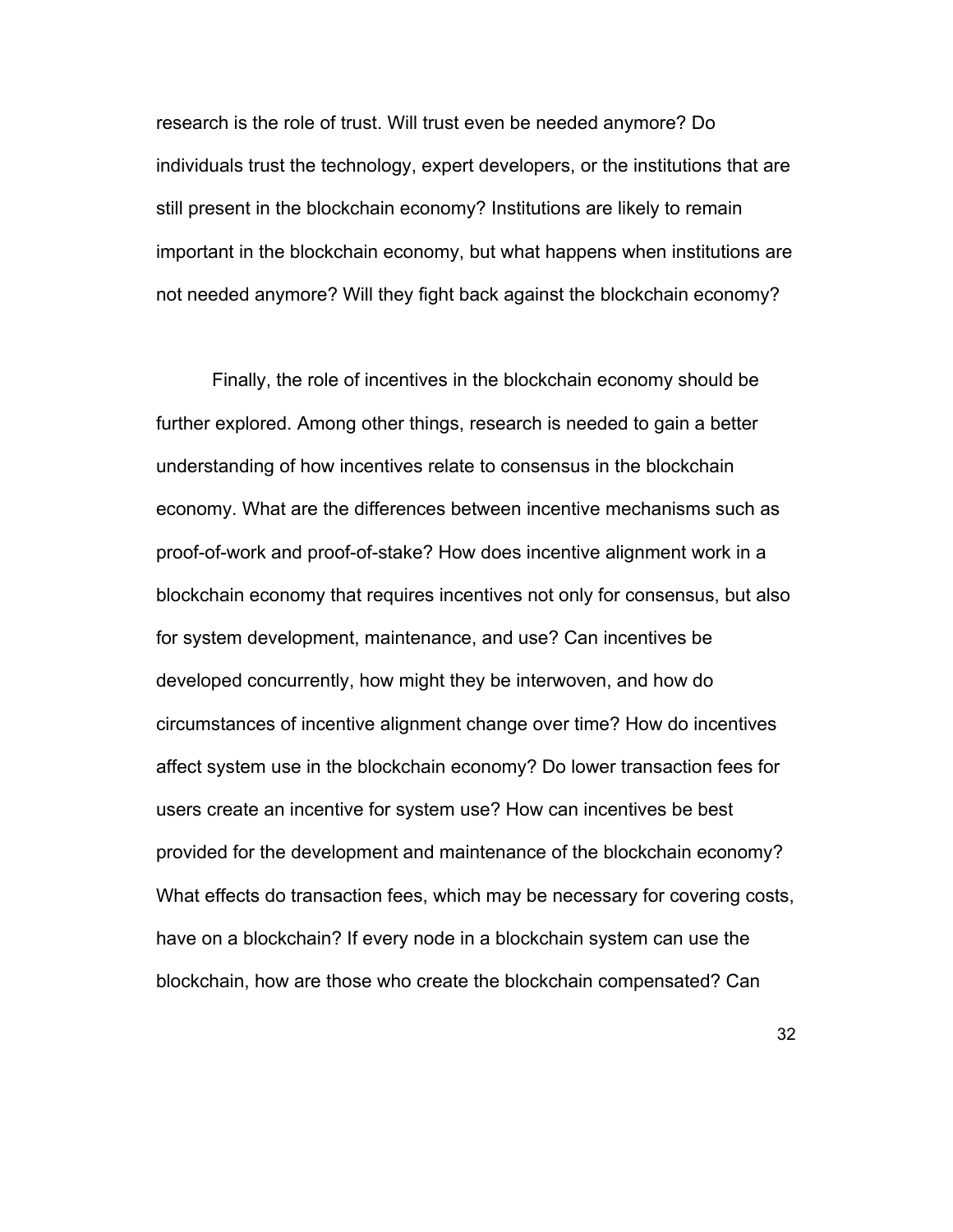blockchain offer the technological means and the incentives to make the creation of public goods attractive, given that traditional markets typically do not? Research is needed to investigate new business models for providing public goods, and to explore how developers might predict the needs and incentives of network participants.

#### **4.3. A Critical Perspective**

The blockchain economy is predicated on assumptions about several socio-technical issues that remain open to speculation. The widely heralded blockchain "paradise" calls for a critical stance. IS research can contribute to these problems only if research takes a critical view.

33 Many promises of the blockchain economy are predicated on technology reducing the coordination costs of economic activities. However, the costs of governance in the one DAO we studied appear to be high in spite of smart contracts. Smart contracts are valid indefinitely, but also entail high risk to the involved parties due to autonomous enforcement mechanisms in which coding errors or changes in conditions could have major consequences. The negotiation of smart contracts might bring substantial coordination costs to mitigate such concerns. It is too simplistic to say that problems will be handled by smart contracts. Mechanisms must be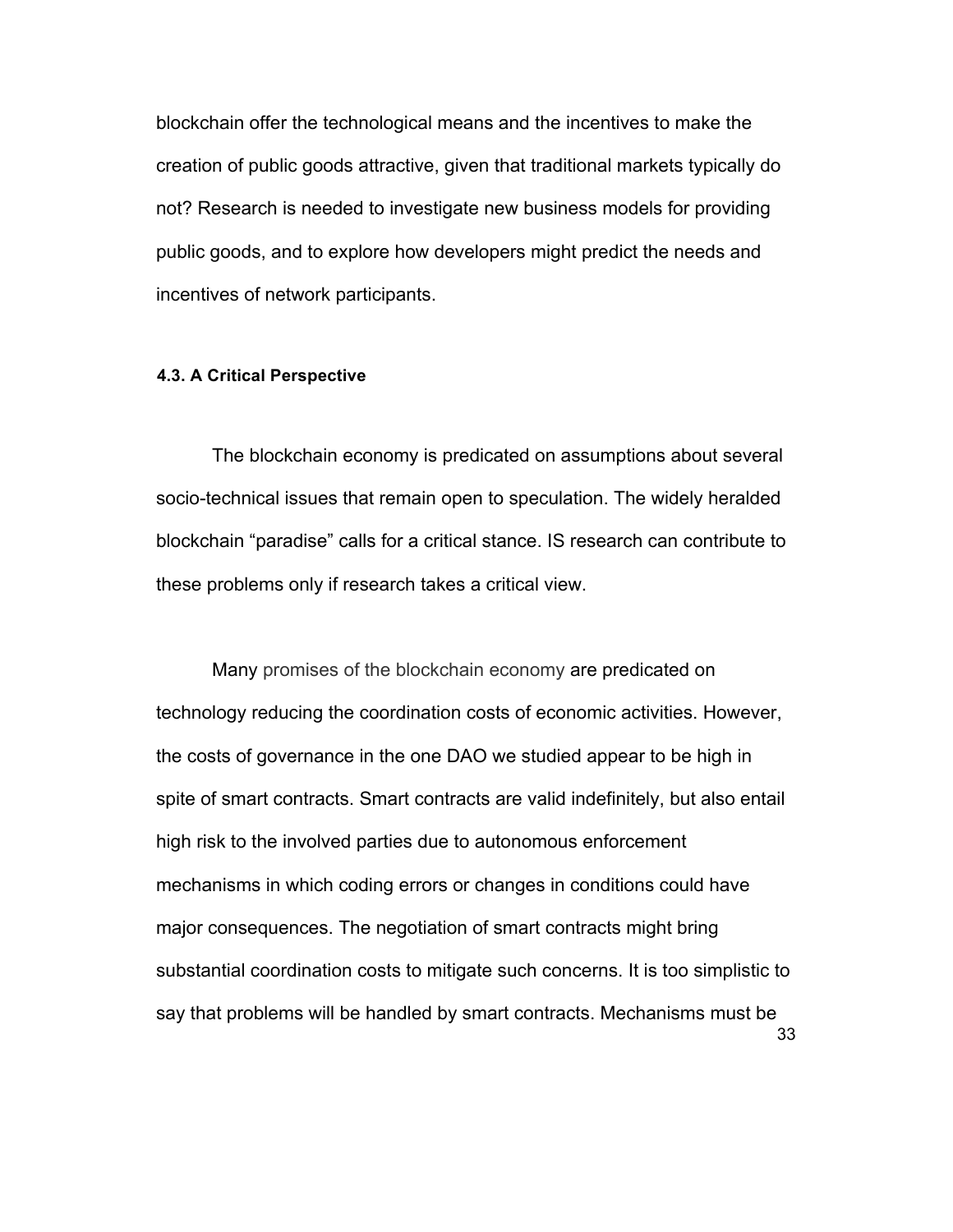specified and subjected to serious criticism and testing. While researchers may produce evidence that blockchain will lower coordination costs, they should also study DAO governance negotiating mechanisms, and examine they are created and maintained. Design-oriented research should create solutions for the risks of smart contracts, and propose risk management mechanisms that reduce some of these risks.

While user authentication cultivates accountability, it also invokes privacy concerns. These concerns could eventually be overcome, but if every transaction is visible in terms of the initiator and recipient, a cluster analysis could discern associations between different nodes. Private blockchain keys could be divulged, either intentionally or unintentionally, or attackers could eavesdrop on users. Informal exchange of transaction information could be linked to blockchain transaction data. Such privacy concerns are serious, particularly when a link is made between identities and transactions. For example, blockchain-based voting rests on the premise that every vote could be linked to the identity of the voter, making it difficult or impossible to guarantee anonymous voting. Pseudonyms might enable user authentication and thus accountability, but privacy concerns can complicate the use of blockchain, and trigger institutional pressures that prevent blockchain from realizing its ascribed potential. IS research needs to explore the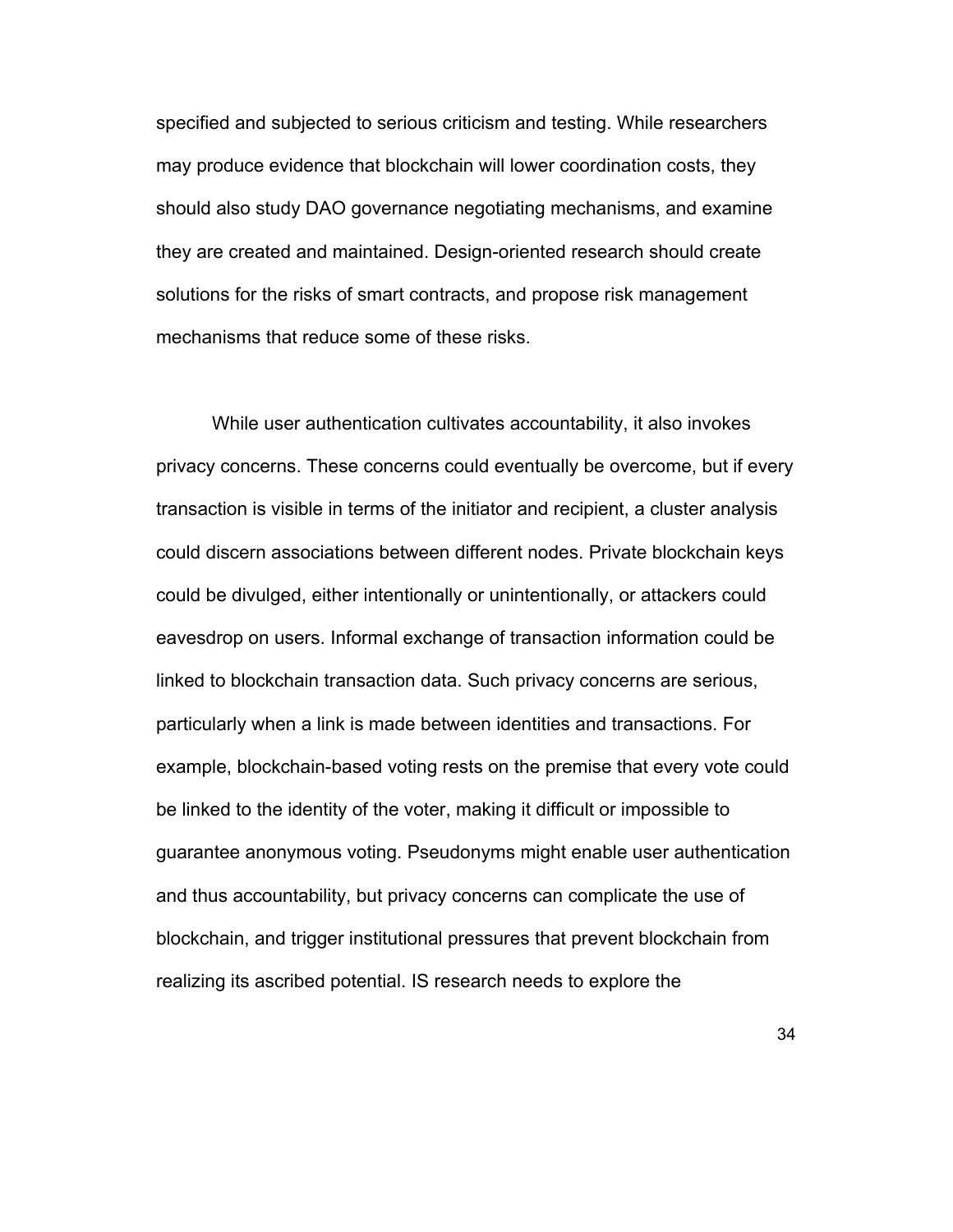entanglement of accountability and privacy, studying how such issues affect individual human behavior such as willingness to engage in transactions on the blockchain.

The blockchain depends on the ability to achieve consensus. This presumes efficacy and efficiency of consensus mechanisms. At present these mechanisms are flawed. Blockchain depends on consensus mechanisms that provide the right incentives for nodes to guarantee blockchain integrity. Proof-of-work, the most common consensus mechanism, employed by both Bitcoin and Ethereum, relies on computing power. This causes environmental concern. In early 2018, Bitcoin's proof-ofwork consensus mechanism was estimated to create a yearly CO2 emission equivalent to one million transatlantic flights. $^2$  This is hardly desirable if blockchain is to be adopted on a large scale. Research to design more sustainable consensus mechanisms is ongoing, but the IS research community should actively involve itself in this work, studying the impact of mechanism parameters on the integrity of the blockchain, and exploring the effectiveness of proof-of-work mechanisms based on remuneration vs. proofof-stake mechanisms that rely on sanctioning. Design-oriented research should craft mechanisms to provide incentives that ensure both the integrity

<sup>&</sup>lt;sup>2</sup> https://www.theguardian.com/technology/2018/jan/17/bitcoin-electricity-usage-hugeclimate-cryptocurrency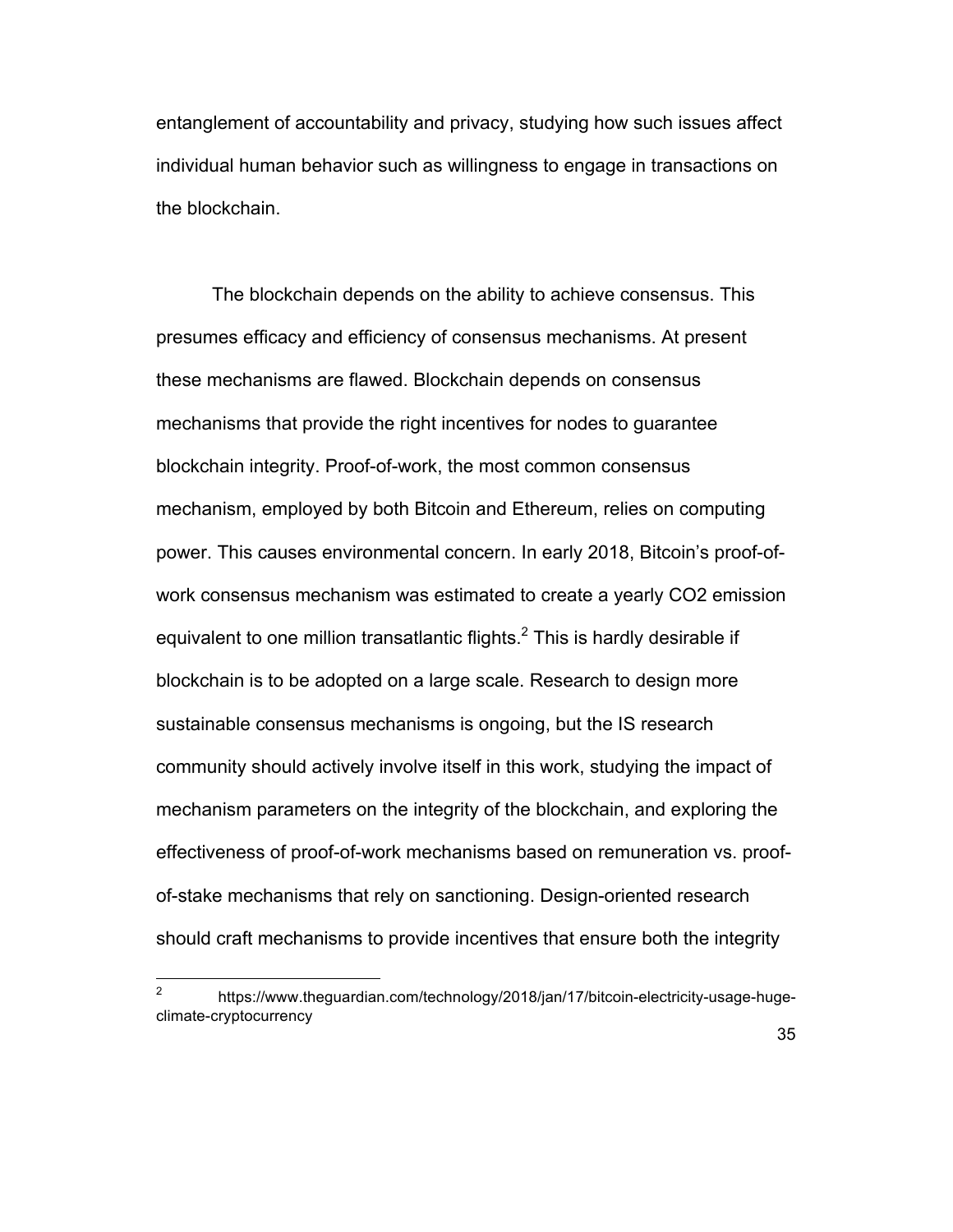of the blockchain *and* environmental sustainability.

# **5. Conclusion**

In this paper, we discuss how blockchain might give rise to a new type of economic system, which we call the blockchain economy. Whether or not the blockchain economy develops as hoped, the ideas it invokes raise important research questions. Transactions that are enforced autonomously, following rules in smart contracts, look quite different than transactions in the digital economy. We set the stage for exploring such questions by examining the literature on IT governance that focuses on decision rights, accountability, and incentives. A case study of an emerging DAO examines the blockchain economy, and the implications for governance on these dimensions. We offer a research framework and agenda for IT governance in the blockchain economy, and provide additional important avenues for future IS research through critically examining current assumptions present in the blockchain discourse.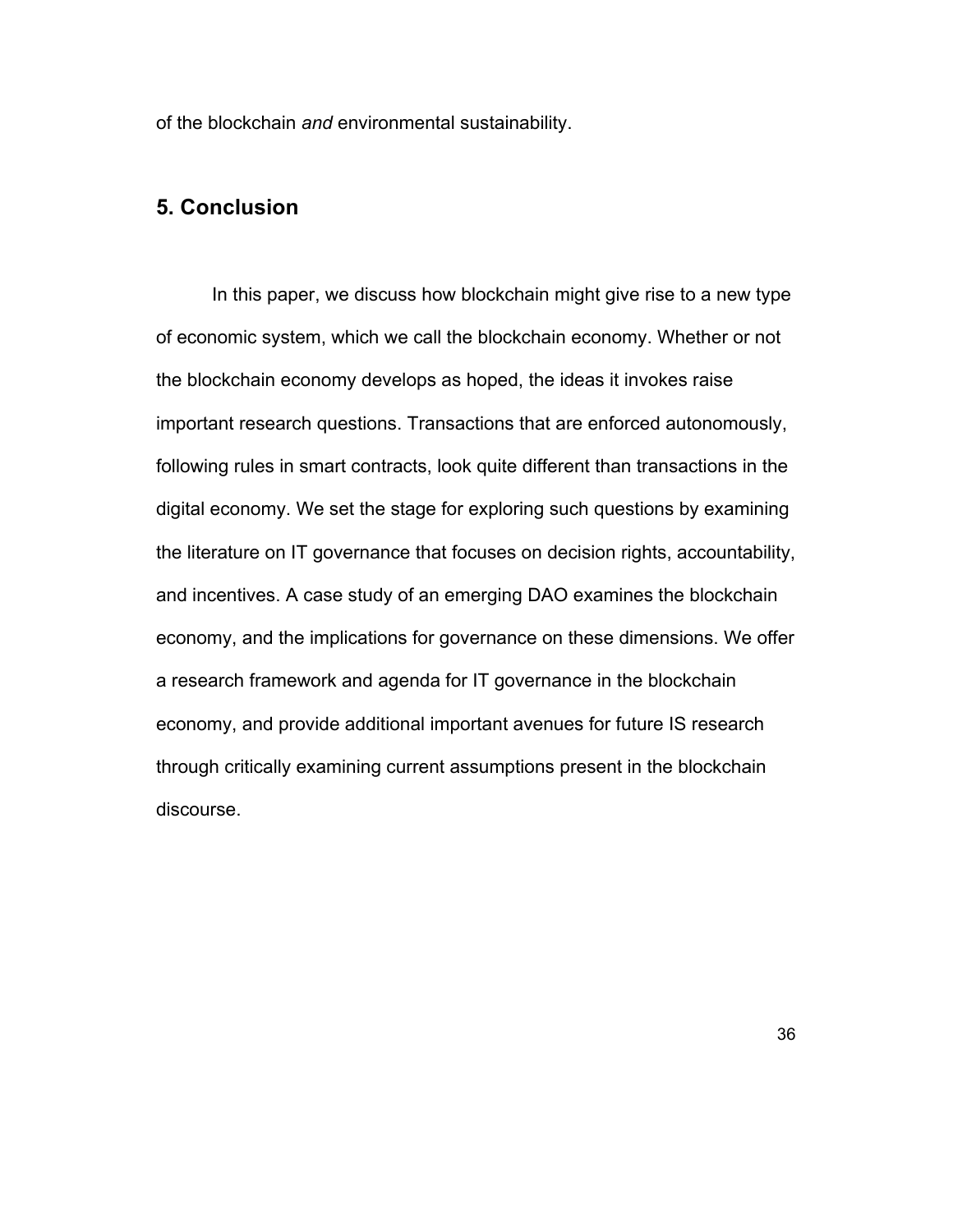# **Bibliography**

Akerlof, G. (1970). The Market for Lemons: Qualitative Uncertainty and the Market Mechanism. *Quarterly Journal of Economics, 84*(3), 488-500.

Ba, S., Stallaert, J., & Whinston, A. B. (2001). Research Commentary: Introducing a Third Dimension in Information Systems Design – the Case for Incentive Alignment. *Information Systems Research, 12*(3), 225-239.

Beck, R. (2018). Beyond Bitcoin: The Rise of Blockchain. *IEEE Computer, 51*(2), 54- 58.

Beck, R., Avital, M., Rossi, M., & Thatcher, J. B. (2017). Blockchain Technology in Business and Information Systems Research. *Business & Information Systems Engineering, 59*(6), 381-384.

Beck, R., Czepluch, J. S., Lollike, N., & Malone, S. O. (2016). Blockchain - The Gateway to Trust-free Cryptographic Transactions. *24th European Conference on Information Systems (ECIS 2016)*. Istanbul, Turkey.

Beck, R., & Müller-Bloch, C. (2017). Blockchain as Radical Innovation: A Framework for Engaging with Distributed Ledgers as Incumbent Organization. *50th Hawaii International Conference on System Sciences (HICSS 2017)*. Waikoloa, Hawaii, USA.

Bharadwaj, A., El Sawy, O. A., Pavlou, P. A., & Venkatraman, N. (2013). Digital Business Strategy: Toward a Next Generation of Insights. *MIS Quarterly*, *37*(2), 471-482.

Böhme, R., Christin, N., Edelman, B., & Moore, T. (2015). Bitcoin: Economics, technology, and governance. *Journal of Economic Perspectives, 29*(2), 213-238.

Brown, A. E., & Grant, G. G. (2005). Framing the frameworks: A review of IT governance research. *Communications of the Association for Information Systems, 15*(1), 696-712.

Burritt, R. L., & Welch, S. (1997). Accountability for environmental performance of the Australian Commonwealth public sector. *Accounting, Auditing & Accountability Journal, 10*(4), 532-561.

Buterin, V. (2014). *Ethereum White Paper*. Retrieved May 25, 2017, from http://www.the-blockchain.com/docs/Ethereum\_white\_papera\_next\_generation\_smart\_contract\_and\_decentralized\_application\_platformvitalik-buterin.pdf

Chapron, G. (2017). The environment needs cryptogovernance. *Nature,* 545, 403- 405.

Christidis, K., & Devetsikiotis, M. (2016). Blockchains and Smart Contracts for the Internet of Things. *IEEE Access,* 4, 2292–2303.

The Economist. (2014). *Everybody wants to rule the world.* Retrieved October 3, 2017, from http://www.economist.com/news/briefing/21635077-onlinebusinesses-can-grow-very-large-very-fastit-what-makes-them-exciting-does-italso-make

Eisenhardt, K. M. (1989). Agency Theory: An Assessment and Review. *Academy of Management Review, 14*(1), 57-74.

Fama, E. F., & Jensen, M. C. (1983). Separation of Ownership and Control. *The*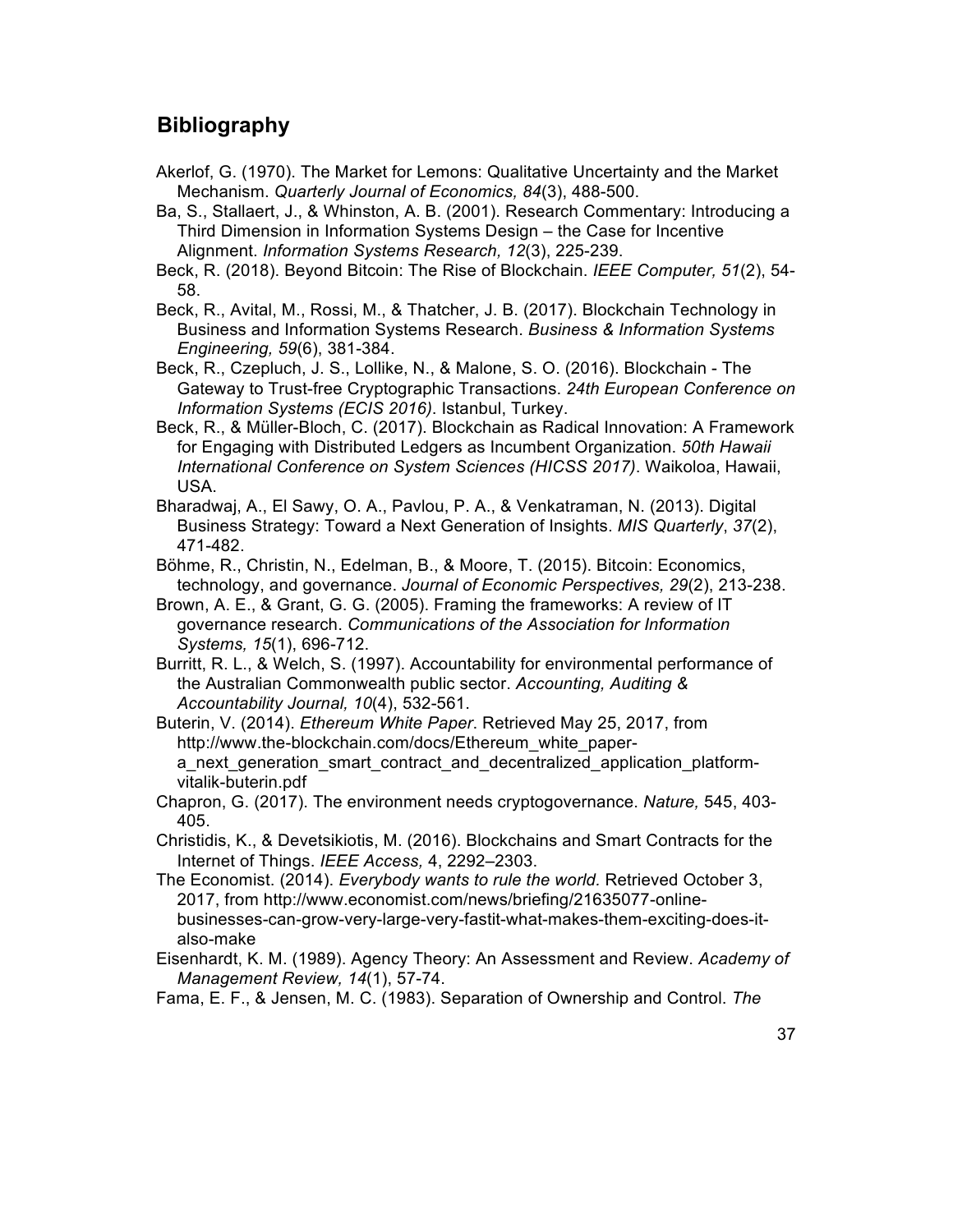*Journal of Law and Economics, 26*(2), 301-325.

- Glaser, B. G., & Strauss, A. L. (2008). *The Discovery of Grounded Theory: Strategies for Qualitative Research* (3rd ed.). New Brunswick, London: AldineTransaction.
- Glaser, F. (2017). Pervasive Decentralisation of Digital Infrastructures: A Framework for Blockchain enabled System and Use Case Analysis. *50th Hawaii International Conference on System Sciences (HICSS 2017)*. Waikoloa, Hawaii, USA.
- Hyvärinen, H., Risius, M., & Friis, G. (2017). A Blockchain Based Approach Towards Overcoming Financial Fraud in Public Sector Services. *Business & Information Systems Engineering, 59*(6), 441-456.
- Jensen, M. C., & Meckling, W. H. (1976). Theory of the firm: Managerial behavior, agency costs and ownership structure. *Journal of Financial Economics, 3*(4), 305- 360.

Jentzsch, C. (n.d.). Decentralized Autonomous Organization to Automate Governance. Retrieved May 25, 2017, from https://download.slock.it/public/DAO/WhitePaper.pdf

Kazan, E., Tan, C.-W., & Lim, E. T. K. (2015). Value Creation in Cryptocurrency Networks: Towards A Taxonomy of Digital Business Models for Bitcoin Companies. *19th Pacific Asia Conference on Information Systems (PACIS 2015).* Singapore, Singapore.

Kim, B., Barua, A., & Whinston, A. B. (2002). Virtual field experiments for a digital economy: a new research methodology for exploring an information economy. *Decision Support Systems*, 32, 215-231.

- King, J. L. (1983). Centralized versus decentralized computing: organizational considerations and management options. *ACM Computing Surveys (CSUR), 15*(4), 319-349.
- Li, X., & Wang, C. (2017). The technology and economic determinants of cryptocurrency exchange rates: The case of Bitcoin. *Decision Support Systems,* 95, 49-60.
- Mingers, J. (2001). Combining IS Research Methods: Towards a Pluralist Methodology. *Information Systems Research*, *12*(3), 240–259.
- Mingers, J. (2004). Real-izing information systems: critical realism as an underpinning philosophy for information systems. *Information and Organization*, *14*(2), 87–103.
- Moldoveanu, M., & Martin, R. (2001). *Agency theory and the design of efficient governance mechanisms* (Joint Committee on Corporate Governance). Toronto: Rotman School of Management, University of Toronto.
- Mulgan, R. (2000). 'Accountability': An Ever-Expanding Concept?. *Public Administration, 78*(3), 555-573.

Nakamoto, S. (2008). *Bitcoin: A Peer-to-Peer Electronic Cash System*. Retrieved May 25, 2017, from http://s.kwma.kr/pdf/Bitcoin/bitcoin.pdf

Nærland, K., Müller-Bloch, C., Beck, R., & Palmund, S. (2017). Blockchain to Rule the Waves – Nascent Design Principles for Reducing Risk and Uncertainty in Decentralized Environments. *38th International Conference on Information Systems (ICIS 2017).* Seoul, South Korea.

Niederman, F., Clarke, R., Applegate, L., King, J. L., Beck, R., & Majchrzak, A.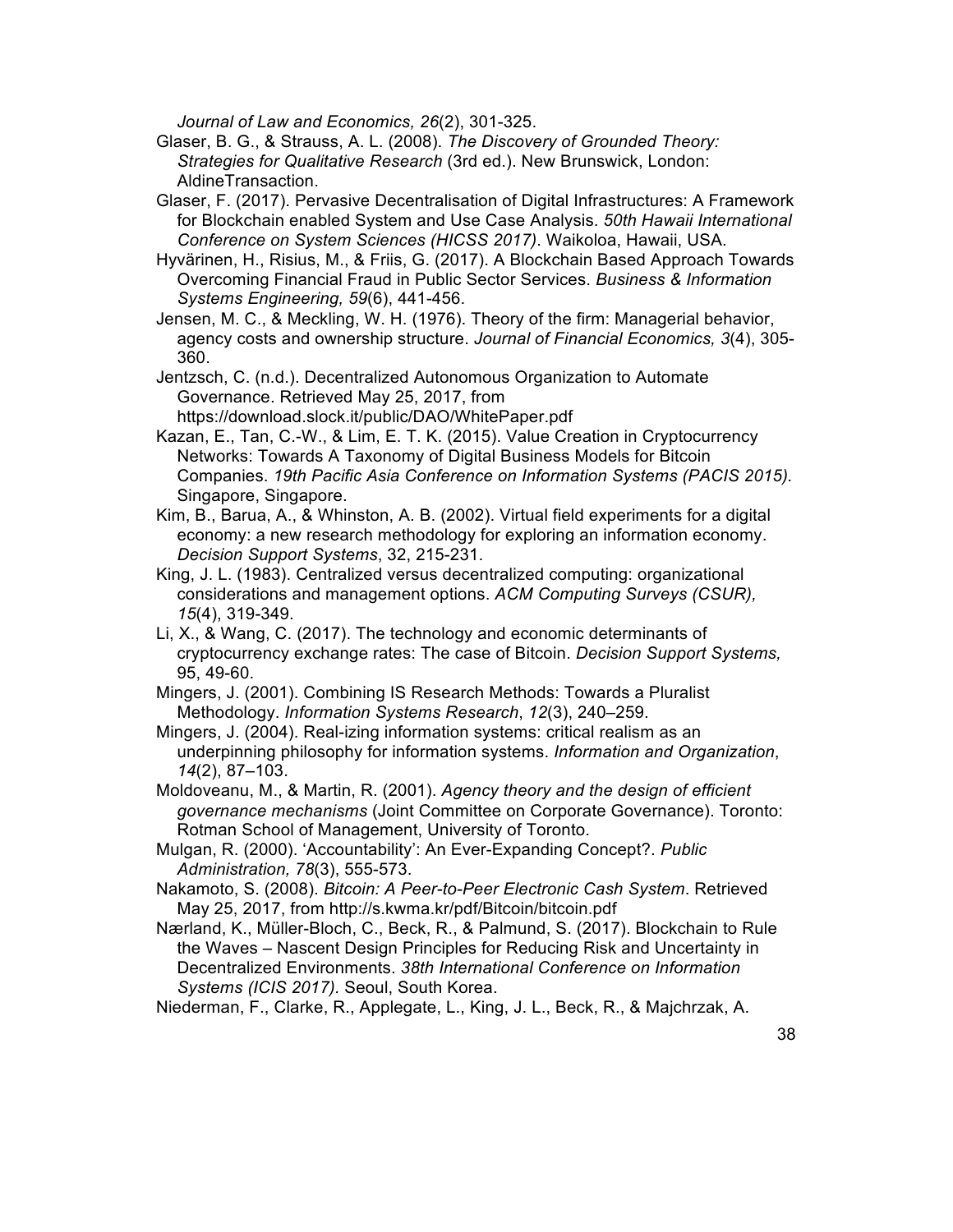(2017). IS Research and Policy: Notes From the 2015 ICIS Senior Scholar's Forum. *Communications of the Association for Information Systems*, *40*(1*)*, Article 5.

- Peters, G. W., & Panayi, E. (2016). Understanding Modern Banking Ledgers through Blockchain Technologies: Future of Transaction Processing and Smart Contracts on the Internet of Money. *Banking Beyond Banks and Money*. Springer International Publishing, 239–278.
- Risius, M., & Spohrer, K. (2017). A Blockchain Research Framework. *Business & Information Systems Engineering, 59*(6), 385-409.
- Sambamurthy, V., & Zmud, R. W. (1999). Arrangements for information technology governance: A theory of multiple contingencies. *MIS Quarterly, 23*(2), 261-290.
- Subramanian, H. (2018). Decentralized Blockchain-Based Electronic Marketplaces. *Communications of the ACM, 61*(1), 78-84.
- Swan, M. (2015). *Blockchain: Blueprint for a new economy*. Sebastopol, California: O'Reilly Media, Inc.
- Szabo, N. (1994). *Smart Contracts*. Retrieved May 25, 2017, from http://szabo.best.vwh.net/smart.contracts.html
- Tapscott, D., & Tapscott, A. (2016). The Impact of the Blockchain Goes Beyond Financial Services. *Harvard Business Review*. Retrieved May 25, 2017, from https://hbr.org/2016/05/the-impact-of-the-blockchain-goes-beyond-financialservices
- Tschorsch, F., & Scheuermann, B. (2016). Bitcoin and Beyond: A Technical Survey on Decentralized Digital Currencies. *IEEE Communications Surveys & Tutorials, 18*(3), 2084–2123.
- Underwood, S. (2016). Blockchain beyond bitcoin. *Communications of the ACM, 59*(11), 15-17.
- Urquhart, C., Lehmann, H., & Myers, M. (2010). Putting the 'Theory' Back into Grounded Theory: Guidelines for Grounded Theory Studies in Information Systems. *Information Systems Journal*, *20*(4), 357–381.
- Van de Ven, A. H. (2007). *Engaged Scholarship: A Guide for Organizational and Social Research*. New York: Oxford University Press Inc.
- Walsh, C., O'Reilly, P., Gleasure, R., Feller, J., Shanping, L., & Cristoforo, J. (2016). New kid on the block: a strategic archetypes approach to understanding the Blockchain. *37th International Conference on Information Systems (ICIS 2016)*. Dublin, Ireland.
- Weill, P. (2004). Don't just lead, govern: How top-performing firms govern IT. *MIS Quarterly Executive, 3*(1), 1-17.
- Weitzner, D. J., Abelson, H., Berners-Lee, T., Feigenbaum, J., Hendler, J., & Sussman, G. J. (2008). Information accountability. *Communications of the ACM, 51*(6), 82-87.
- Wörner, D., Von Bomhard, T., Schreier, Y.-P., & Bilgeri, D. (2016). The Bitcoin Ecosystem: Disruption beyond financial Services?. *24th European Conference on Information Systems (ECIS 2016)*. Istanbul, Turkey.
- Wright, A., & De Filippi, P. (2015). *Decentralized blockchain technology and the rise of lex cryptographia.* Retrieved February 20, 2018, from http://www.theblockchain.com/docs/Decentralized%20Blockchain%20Technology%20And%20T